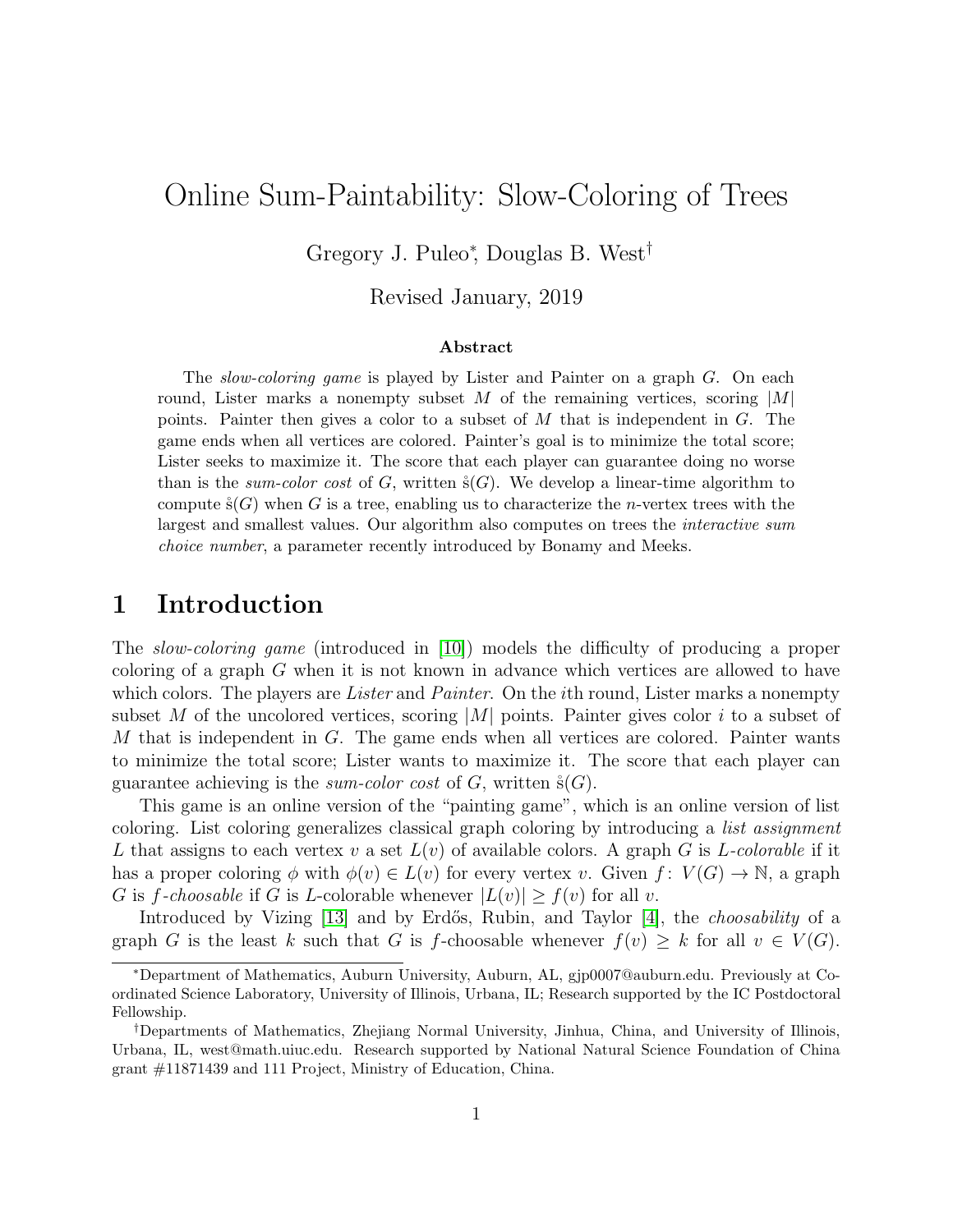Alternatively, we may minimize the sum (or average) of list sizes. Introduced by Isaak  $(8, 9)$ and studied also in [\[1,](#page-17-5) [6,](#page-17-6) [7,](#page-17-7) [11\]](#page-17-8), the *sum-choosability* of a graph G, denoted  $\chi_{\rm SC}(G)$ , is the minimum of  $\sum f(v)$  when G is f-choosable.

In the f*-painting game*, the color lists are not known in advance. In round i, Lister marks a set M of vertices allowed to receive color  $i$ ; this can represent the set of vertices having color i in their lists. Painter chooses an independent subset of  $M$  to receive color i. Lister can design later marked sets based on Painter's choices. Lister wins if some vertex is marked more than  $f(v)$  times; Painter wins by first coloring all the vertices. The graph is f*-paintable* if Painter has a winning strategy. Introduced by Schauz [\[12\]](#page-17-9) and by Zhu [\[14\]](#page-17-10), the *paintability* is the least k such that G is f-paintable whenever  $f(v) > k$  for all  $v \in V(G)$ . Introduced by Carraher et al. [\[3\]](#page-17-11) and studied also in [\[11\]](#page-17-8), the *sum-paintability* of a graph G, denoted  $\chi_{SP}(G)$ , is the least value of  $\sum f(v)$  for a function f such that G is f-paintable. Since Lister marks sets in response to Painter's choices,  $\chi_{SP}(G) \geq \chi_{SC}(G)$  for all G.

We view f as allocating tokens to vertices; marking a vertex uses up a token. Compared to sum-paintability, the slow-coloring game gives some help to Painter by allowing Painter to postpone allocating tokens to vertices until they are needed. The sum-color cost  $\hat{s}(G)$ equals the minimum number of tokens Painter must have available to guarantee producing a coloring. Since Painter can always play as if the available tokens are given by a function f such that G is f-paintable,  $\dot{s}(G) \leq \chi_{SP}(G)$ .

Mahoney, Puleo, and West [\[10\]](#page-17-0) proved various results on  $\mathcal{S}(G)$ . With  $\alpha(G)$  denoting the independence number, always  $\frac{|V(G)|}{2\alpha(G)} + \frac{1}{2} \le \frac{\hat{s}(G)}{|V(G)|} \le \max\left\{\frac{|V(H)|}{\alpha(H)} : H \subset G\right\}$ . Equality holds in  $\hat{s}(G) \leq \chi_{SP}(G)$  if and only if all components are complete. For complete bipartite graphs,  $r+\frac{5}{2}$  $\frac{5}{2}s - 3 + \sqrt{2r - 2s} < \overset{\circ}{s}(K_{r,s}) \leq r + s + 2\sqrt{rs}$  when  $r \geq s$ , with  $\overset{\circ}{s}(K_{r,r}) \sim 4r$  conjectured.

In this paper, we extend their results on trees. For  $k, r \in \mathbb{N}$ , let  $t_k = \binom{k+1}{2}$  $\binom{+1}{2}$  and  $u_r =$  $\max\{k: t_k \leq r\}$ . The numbers  $t_k$  are the *triangular numbers*. Note that  $u_r = \left\lfloor \frac{-1 + \sqrt{1+8r}}{2} \right\rfloor$  $\frac{\sqrt{1+8r}}{2}$ .

<span id="page-1-0"></span>**Theorem 1.1** ([\[10\]](#page-17-0)). For every n-vertex tree  $T$ ,

$$
n + \sqrt{2n} \approx n + u_{n-1} = \dot{s}(K_{1,n-1}) \leq \dot{s}(T) \leq \dot{s}(P_n) = \lfloor 3n/2 \rfloor.
$$

Let a *stem* in a forest be a vertex having a leaf neighbor and at most one non-leaf neighbor. We now state our main result.

<span id="page-1-1"></span>**Theorem 1.2** (Main Theorem). Let T be a forest. If T has no edges, then  $\hat{s}(T) = |V(T)|$ . *If* v *is a stem in* T *and* R *is the set of leaf neighbors of* v, with  $r = |R|$ , then

$$
\dot{\mathbf{s}}(T) = \begin{cases} \n\dot{\mathbf{s}}(T - R - v) + r + 1 + u_r, & \text{if } r + 1 \text{ is not a triangular number,} \\
\dot{\mathbf{s}}(T - R) + r + u_r, & \text{if } r + 1 \text{ is a triangular number.}\n\end{cases}
$$

Since stems are easy to find (the neighbor of a leaf on a longest path is a stem), this result gives a linear-time algorithm to compute  $\dot{s}$  on forests. We also use it to characterize the extremal trees.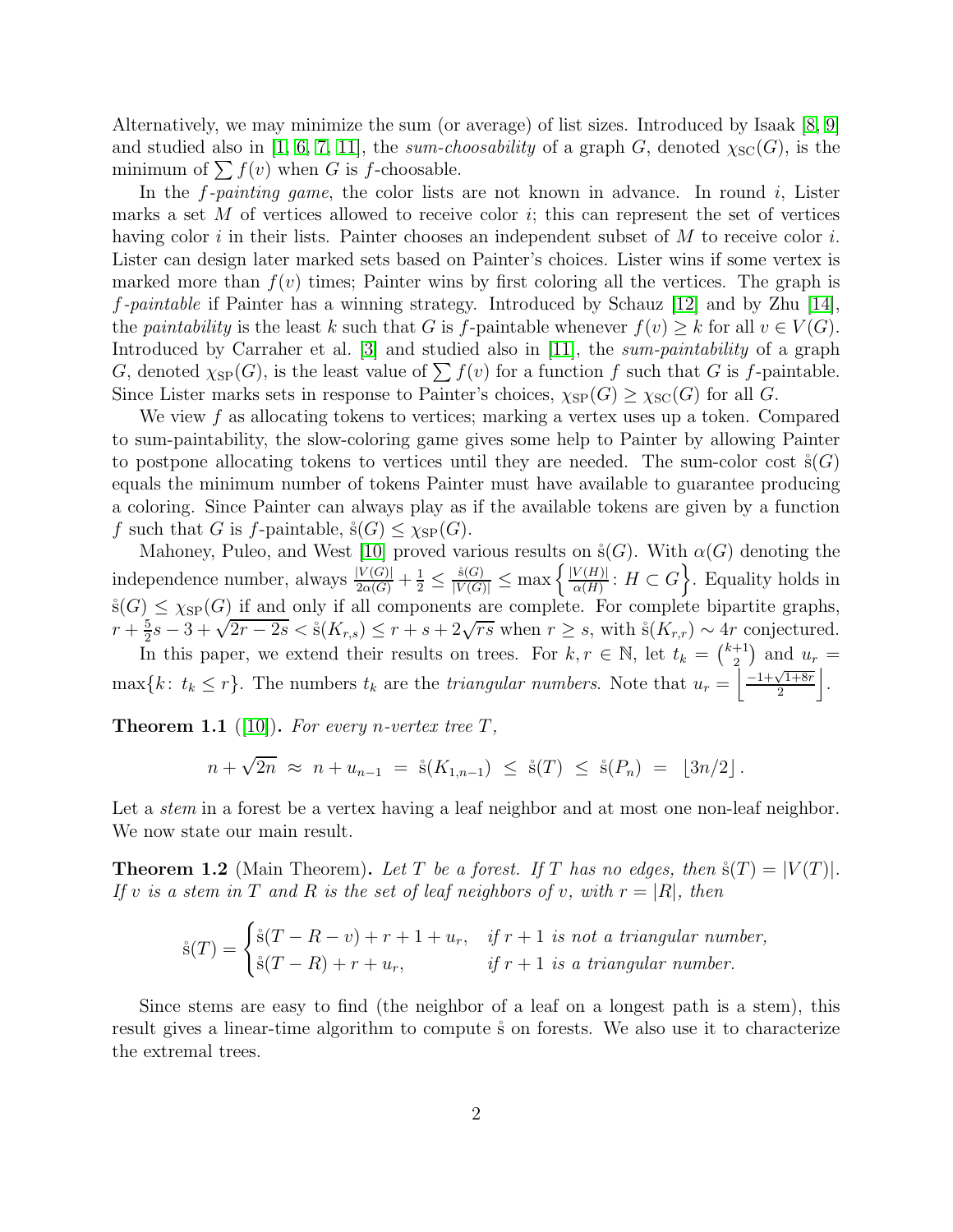<span id="page-2-1"></span>**Theorem 1.3.** If T is an n-vertex forest, then  $\hat{s}(T) = |3n/2|$  (the maximum) if and only if T *contains a spanning forest in which every vertex has degree* 1 *or* 3*, except for one vertex of degree* 0 *or* 6 *when n is odd.* If  $n \geq 4$  *and neither*  $n - 1$  *nor*  $n - 2$  *is a triangular number, then*  $\dot{s}(T) = n + u_{n-1}$  *(the minimum) if and only if* T *is a star (in the remaining cases, a few additional trees achieve the minimum).*

Further results have been obtained by Gutowski, Krawczyk, West, Zajac, and Zhu [\[5\]](#page-17-12). Let G be an *n*-vertex graph. Always  $\hat{s}(G) \leq kn$  when G is k-colorable, because Painter can always color at least  $|M|/k$  vertices when M is marked. Hence  $\hat{s}(G) \leq (1+d)n$  when G is d-degenerate; [\[5\]](#page-17-12) proves  $\dot{s}(G) \leq (1 + \frac{3}{4}d)n$  (the bound must be at least  $(1 + \frac{1}{2}d)n$ , by  $\frac{n}{d+1}K_{d+1}$ ). Outerplanar graphs are 2-degenerate, but here [\[5\]](#page-17-12) improves the bound to  $\dot{s}(G) \leq \frac{7}{3}$  $\frac{7}{3}n$  (the bound must be at least  $2n$ , by  $\frac{n}{3}K_3$ ). When G is planar, 4-colorability yields  $\dot{s}(G) \leq 4n$ , but [\[5\]](#page-17-12) improves the bound to  $\mathfrak{s}(G) \leq 3.9857n$  (the bound must be at least  $\frac{5}{2}n$ , by  $\frac{n}{4}K_4$ ).

A related parameter called the *interactive sum choice number* was introduced by Bonamy and Meeks [\[2\]](#page-17-13). Consider the following game between two players, whom we call Requester and Supplier. Initially, each vertex has an empty color list  $L(v)$ . In each round of the game, Requester selects a vertex  $v$  and requests a new color for its list; Supplier chooses a color not already present in  $L(v)$  and adds it to the list. The game continues until the lists L are such that G is L-colorable. Requester's goal is to minimize the total number of requests (rounds), while Supplier's goal is to maximize it. The *interactive sum choice number* of G, written  $\chi_{\rm ISC}(G)$ , is the common value that both players can guarantee.

The interactive sum choice game is similar to the slow-coloring game, with Requester analogous to Painter and Supplier analogous to Lister. The games differ in who starts each round: in slow-coloring, Painter responds to Lister, while in interactive sum choice Supplier responds to Requester. Bonamy and Meeks posed the problem of computing  $\chi_{\text{ISC}}(T)$  when T is a forest, giving a formula for the value on stars, which we state in our notation.

<span id="page-2-0"></span>**Theorem 1.4** (Bonamy–Meeks [\[2\]](#page-17-13)).  $\chi_{\text{ISC}}(K_{1,r}) = r + 1 + u_r$ .

The formula in Theorem [1.4](#page-2-0) agrees with the formula for  $\mathring{s}(K_{1,n-1})$  in Theorem [1.1,](#page-1-0) so  $\chi_{\rm{ISC}}(T) = \r{S}(T)$  when T is a star. In Section [5,](#page-12-0) we prove  $\chi_{\rm{ISC}}(T) = \r{S}(T)$  for every forest T. Thus Theorem [1.2](#page-1-1) also provides an algorithm to compute  $\chi_{\rm{ISC}}(T)$  on forests.

Bonamy and Meeks proved  $\chi_{\rm{ISC}}(C_n) = 3n/2 + 1$  for the *n*-cycle  $C_n$  with *n* even, but one can obtain  $\hat{s}(C_n) = \lceil 3n/2 \rceil$  using the value of  $\hat{s}(P_n)$ ; thus  $\hat{s}(C_{2k}) < \chi_{\text{ISC}}(C_2k)$ . Bonamy and Meeks also noted that  $\chi_{\rm{ISC}}(G) \leq \chi_{\rm{SC}}(G)$  for all G, since Requester can achieve list sizes f such that G is f-choosable; we ask whether there are graphs with  $\ddot{s}(G) > \chi_{\text{SC}}(G)$ .

## 2 Basic Observations

Unlike sum-paintability, sum-color cost is given by an easily described (but hard to compute) recursive formula. The key point is that prior choices do not affect Painter's optimal strategy for coloring subsets of marked sets on the remaining subgraph.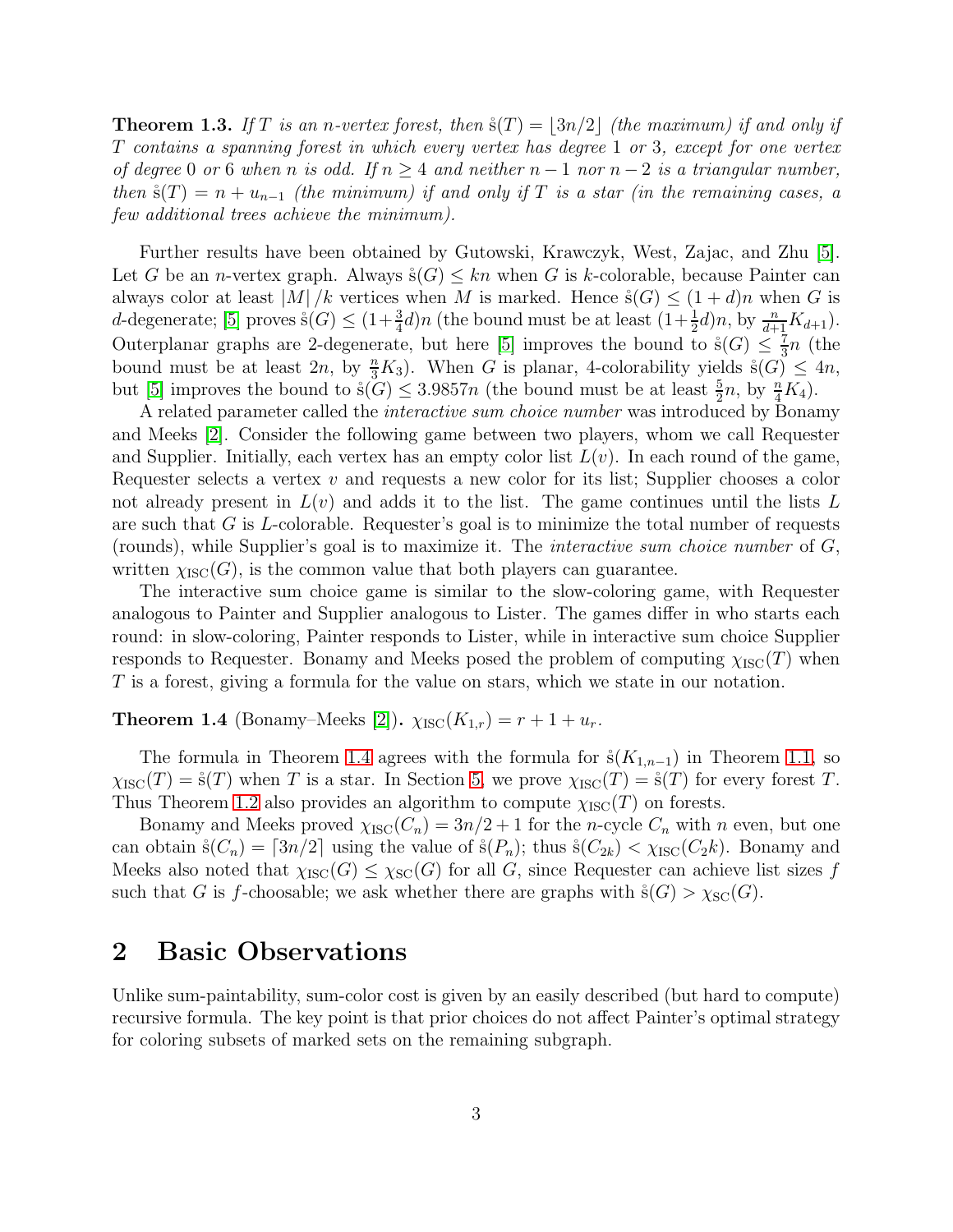<span id="page-3-1"></span>Proposition 2.1  $([10])$  $([10])$  $([10])$ .  $\max_{\varnothing\neq M\subseteq V(G)}(|M|+\min \hat{s}(G-I)),$ *where the minimum is taken over subsets* I *of* M *that are independent in* G*.*

*Proof.* In response to any initial marked set M, Painter chooses an independent subset  $I \subseteq M$  to minimize the cost of the remainder of the game.  $\Box$ 

In studying optimal strategies for Lister and Painter, not all legal moves need be considered. Let  $G[S]$  denote the subgraph of G induced by a set  $S \subseteq V(G)$ .

<span id="page-3-2"></span>Observation 2.2 ([\[10\]](#page-17-0)). *On any graph, there are optimal strategies for Lister and Painter such that Lister always marks a set* M *inducing a connected subgraph* G[M]*, and Painter always colors a maximal independent subset of* M*.*

*Proof.* A move in which Lister marks a disconnected set M can be replaced with successive moves marking the vertex sets of the components of  $G[M]$ . For the second statement, coloring extra vertices at no extra cost cannot hurt Painter.  $\Box$ 

Other easy observations yield useful bounds. The lower bound below was observed in [\[10\]](#page-17-0). Let  $[A, B]$  denote the set of edges with one endpoint in A and one endpoint in B.

<span id="page-3-0"></span>**Lemma 2.3.** If G is a graph and  $(A, B)$  is a partition of  $V(G)$ , then

$$
\dot{s}(G[A]) + \dot{s}(G[B]) \leq \dot{s}(G) \leq \dot{s}(G[A]) + \dot{s}(G[B]) + |[A, B]|.
$$

*Proof.* For the lower bound, Lister can play an optimal strategy on  $G[A]$  while ignoring the rest and then do the same on  $G[B]$ , achieving the score  $\mathcal{S}(G[A]) + \mathcal{S}(G[B])$ .

For the upper bound, Painter uses optimal strategies on  $G[A]$  and  $G[B]$ . When doing so requests coloring of both endpoints of an edge in  $[A, B]$ , Painter allocates an extra token to each such endpoint  $v$  in  $B$  and instead makes the optimal response in  $B$  to the marked set obtained by omitting those vertices from the actual marked set. Each edge of the cut acts in this way at most once, because when it does the endpoint in  $A$  is colored.  $\Box$ 

If  $T_1, \ldots, T_k$  are trees such that  $|V(T_i)| = n_i$  and  $\dot{s}(T_i) = 3n_i/2$  (with all  $n_i$  even), then the disjoint union of  $T_1, \ldots, T_k$  is a forest F with  $\dot{s}(F) = 3|V(F)|/2$ , by the lower bound in Lemma [2.3.](#page-3-0) Adding edges to turn  $F$  into an *n*-vertex tree  $T$  does not reduce the sumcolor cost, so  $\mathring{s}(T) = 3n/2$ , by Theorem [1.1.](#page-1-0) Thus many, many trees achieve the maximum. Nevertheless, Theorem [1.3](#page-2-1) states a simple structural characterization (including for odd  $n$ ).

Our algorithm to compute s on trees combines the bounds in Lemma [2.3](#page-3-0) with an under-standing of slow-coloring on stars. By Theorem [1.1,](#page-1-0)  $\hat{s}(K_{1,r}) = r + 1 + u_r$ . Therefore, when  $r+1$  is not a triangular number, the statement of Theorem [1.2](#page-1-1) is  $\mathcal{S}(T) = \mathcal{S}(T[A]) + \mathcal{S}(T[B]),$ where  $B = R \cup \{v\}$  and  $A = V(T) - B$ . There is only one edge joining A and B, so proving this case only requires saving 1 in the upper bound from Lemma [2.3.](#page-3-0)

Doing this requires a closer look at optimal play on a star. The claim we need includes a computation of  $\mathring{s}(K_{1,r})$ , making our presentation self-contained. In [\[10\]](#page-17-0),  $\mathring{s}(K_{1,r})$  was computed as a special case of the join of a complete graph with an independent set. Our argument for the special case is somewhat simpler and gives additional information about what moves are optimal. Recall that  $u_r = \max\{k: t_k \leq r\}$ , where  $t_k = \binom{k+1}{2}$  $\binom{+1}{2}$ .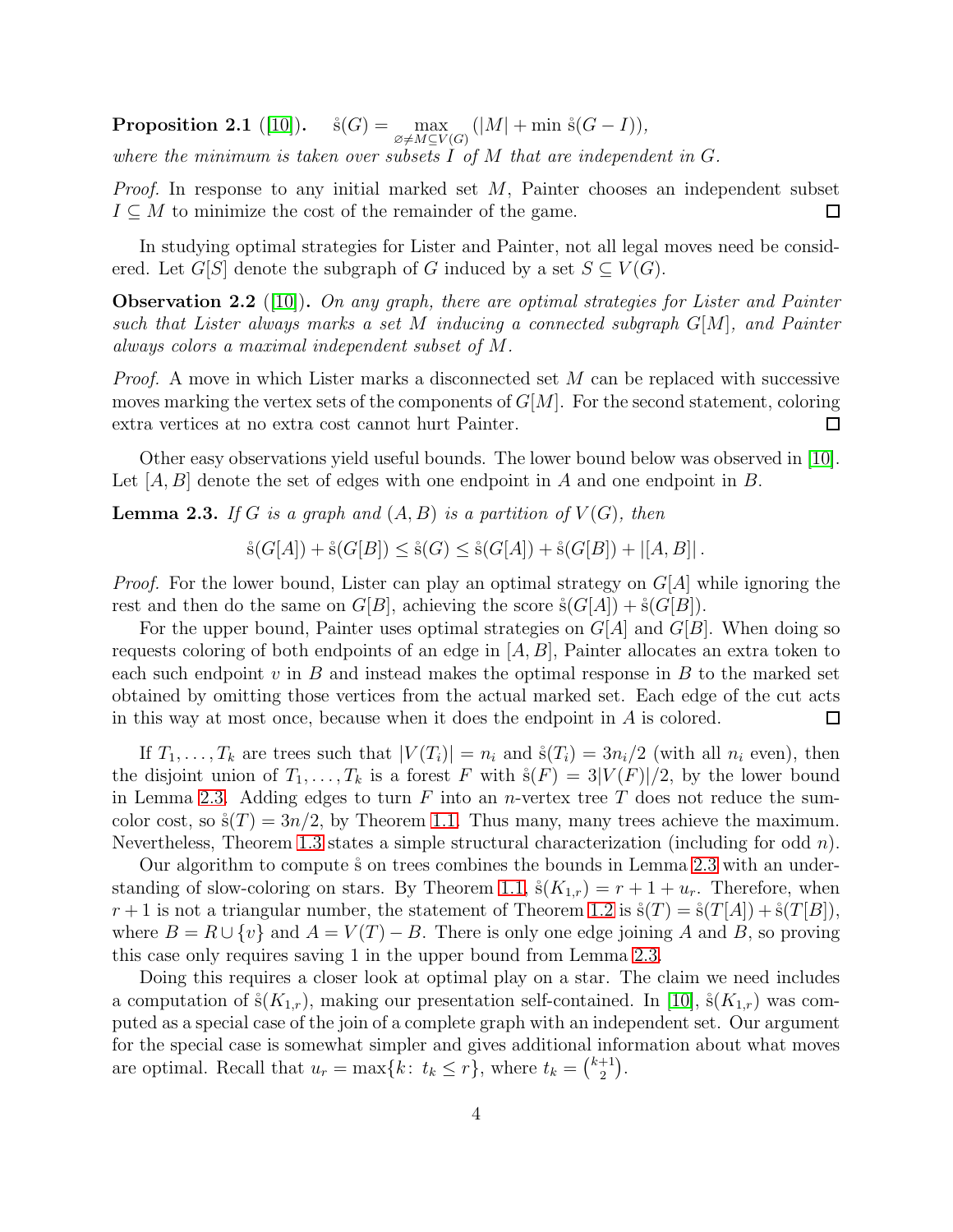<span id="page-4-0"></span>**Lemma 2.4** ([\[10\]](#page-17-0)).  $u_{r-u_r} = u_r$  when  $r+1$  is triangular, and otherwise  $u_{r-u_r} = u_r - 1$ .

*Proof.* If  $u_r = k$ , then  $t_k \le r < t_{k+1}$ . Also  $t_{k+1} - t_k = k+1$ . Thus  $r - k = t_k$  if  $r + 1 = t_{k+1}$ , vielding  $u_{r-u} = u_r$ . Otherwise  $t_{k-1} < r - k < t_k$ , which vields  $u_{r-u} = u_r - 1$ . yielding  $u_{r-u_r} = u_r$ . Otherwise  $t_{k-1} < r-k < t_k$ , which yields  $u_{r-u_r} = u_r - 1$ .

<span id="page-4-1"></span>**Theorem 2.5.**  $\dot{s}(K_{1,r}) = r + 1 + u_r$ . Any optimal first move for Lister marks the center and p *leaves, where*  $u_r \leq p \leq u_r + r - t_{u_r}$ , or marks only p *leaves, where*  $1 \leq p \leq r - t_{u_r}$ . Painter *can respond optimally by coloring the marked leaves, except that when* r + 1 *is triangular and Lister marks the center and exactly* u<sup>r</sup> *leaves, the only optimal response for Painter is to color the center. Finally, if* r + 1 *is not triangular and after one round of optimal play the uncolored subgraph is*  $K_{1,r'}$ *, then again*  $r' + 1$  *is not triangular.* 

*Proof.* We use induction on r, with basis  $r = 0$  using  $u_0 = 0$ . Suppose  $r > 0$ .

If Lister marks p leaves and not the center, then Painter colors all marked vertices. The score is then  $p+\hat{s}(K_{1,r-p})$ , which by the induction hypothesis equals  $r+1+u_{r-p}$ . This equals the claimed value (and makes the Lister move optimal) if  $u_{r-p} = u_r$ . By monotonicity of u, this holds if and only  $r - p \ge t_{u_r}$ , and then  $r - p + 1$  is again not triangular.

Now suppose that Lister marks the center and  $p$  leaves. Painter responds by coloring the center or all marked leaves. If the center is colored, then the score in the remainder of the game will be exactly r. Otherwise, the game continues on a star with  $r - p$  leaves. Applying the recurrence of Proposition [2.1](#page-3-1) and the induction hypothesis,

$$
\hat{s}(K_{1,r}) = \max_{p} [p+1 + \min\{r, \hat{s}(K_{1,r-p})\}] = r+1 + \max_{p} \min\{p, 1 + u_{r-p}\}.
$$

Since  $u_{r-p}$  is a decreasing function of p, with  $u_{r-p} > p$  when  $p = 0$  and  $u_{r-p} < p$  when  $p = r$ , we seek p such that  $u_{r-p} = p-1$ .

When  $r + 1$  is not triangular, setting  $p = u_r$  yields  $u_{r-p} = p - 1$ , by Lemma [2.4.](#page-4-0) Hence  $p = u_r$  is optimal for Lister; Painter can color the center or the leaves. Smaller p would yield smaller cost. For  $j > 0$ , setting  $p = u_r + j$  leads to cost  $r + 1 + 1 + u_{r-p}$ , which equals  $r + 1 + u_r$  as long as  $r - p \ge t_{u_r-1}$ . Hence Lister can mark up to  $u_r + (r - t_{u_r})$  leaves, which Painter must color. When  $p = u_r$ , Painter may color either the center or the marked leaves.

In these cases, with Painter coloring leaves, the number r' of leaves remaining is  $r - p$ . We required  $p \le u_r + (r - t_{u_r})$  to enforce  $r - p \ge t_{u_r-1}$ . Also,  $r < t_{u_{r+1}} - 1$  and  $p \ge u_r$  yield  $r - p < t_{u_{r+1}} - u_r - 1 = t_{u_r} - 1$ . Thus  $t_{u_r-1} \le r - p < t_{u_r} - 1$ , and  $r' + 1$  is not triangular.

When  $r + 1$  is triangular, setting  $p = u_r$  yields  $p = u_{r-p}$  (by Lemma [2.4\)](#page-4-0), and Painter must color the center. However, in this case also  $1 + u_{r-u_r-1} = u_{r-u_r} = u_r$ . Thus setting p to be  $u_r + 1$  again yields  $\min\{p, 1 + u_{r-p}\} = u_r$ , but now Painter must color the leaves to respond optimally. As in the previous case, Lister can mark as many as  $u_r + (r - t_{u_r})$  leaves, which in this case equals  $2u_r$ . Still Painter must color the leaves.  $\Box$ 

## <span id="page-4-2"></span>3 Main Result

When  $T$  is a forest of stars, the statement of our main theorem (Theorem [1.2\)](#page-1-1) reduces to the value given in Theorem [2.5](#page-4-1) for stars. Note that the basis for the main theorem,  $\hat{s}(T) = |V(T)|$ when T has no edges, includes the case of the null graph,  $|V(T)| = 0$ .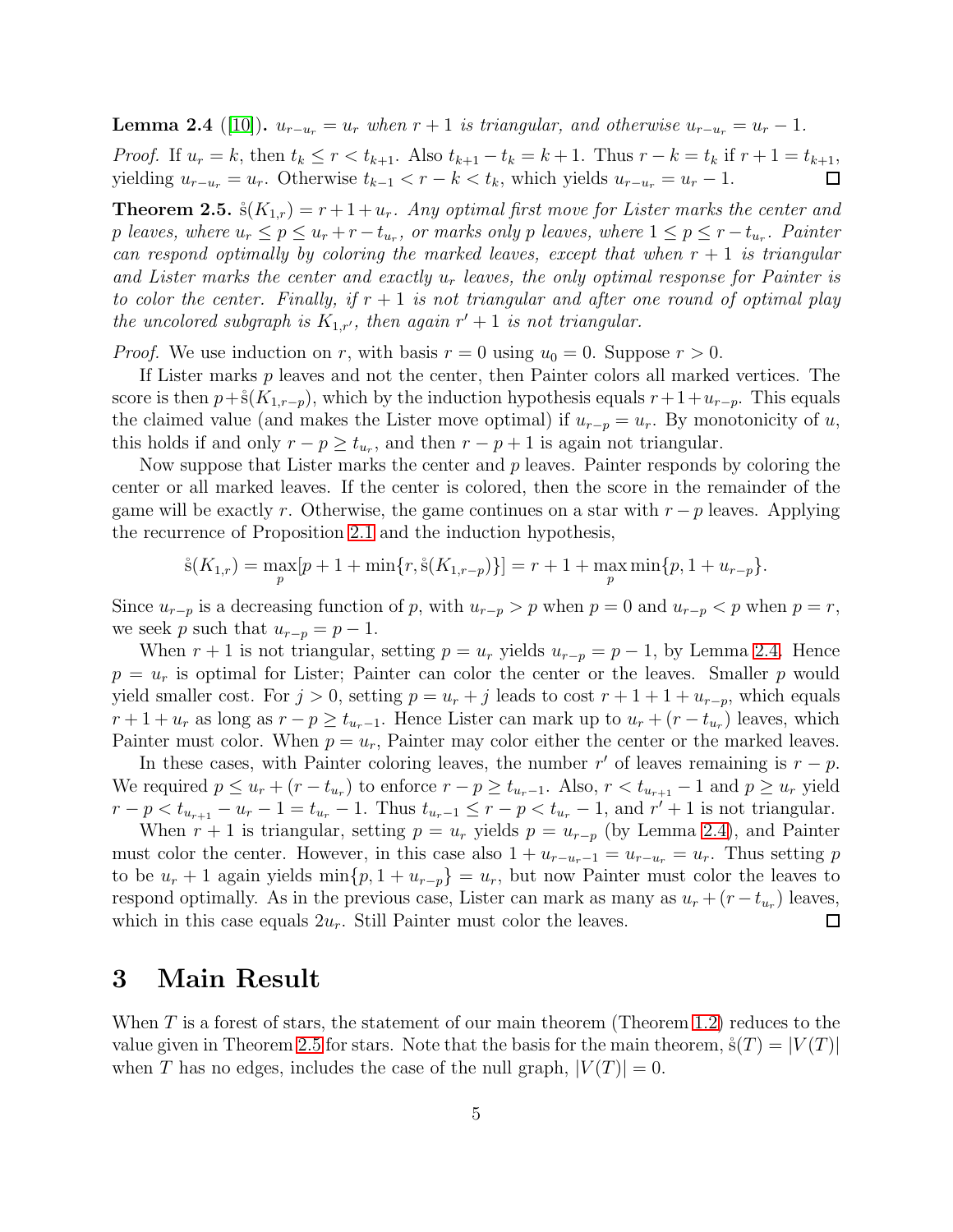When T has a component that is not a star, the computation in Theorem [1.2](#page-1-1) tells us to break off a star having only one nonleaf neighbor. The center of such a star is a stem. Such vertices have sometimes been called "penultimate" vertices, but a stem need not be adjacent to an endpoint of a longest path.

The cases in proving our main theorem (Theorem [1.2\)](#page-1-1) are based on Lemma [2.4.](#page-4-0) Throughout this section, v is a stem in a forest T, the set of leaf neighbors of v is R, and  $r = |R| \ge 1$ . The analysis is easy when  $r + 1$  is not triangular.

<span id="page-5-0"></span>**Lemma 3.1.** *If*  $r + 1$  *is not triangular, then*  $\ddot{s}(T) = \ddot{s}(T - R - v) + \ddot{s}(K_{1,r})$ *.* 

*Proof.* With  $B = R \cup \{v\}$  and  $A = V(T) - B$ , we have  $T[B] \cong K_{1,r}$ , and the lower bound in Lemma [2.3](#page-3-0) yields  $\hat{s}(T) \geq \hat{s}(T - R - v) + \hat{s}(K_{1,r})$ . If  $N(v) \cap A = \emptyset$ , then the upper bound in Lemma [2.3](#page-3-0) yields the desired equality, so we may assume  $v$  has a neighbor in  $A$ .

For the upper bound, we use induction on r. When  $r = 1$ , let w and z be the neighbors of v in A and B, respectively. Let M be the first move by Lister. We gain the needed 1 over the upper bound in Lemma [2.3](#page-3-0) unless  $M \cap A$  is an optimal first move in  $T[A]$  and  $M \cap B$ is an optimal first move in  $T[B]$ . Hence Lister marks both vertices of B, and an optimal response by Painter in  $T[B]$  colors one of them. Let S be an optimal response for Painter to  $M \cap A$ . If  $w \in S$ , then Painter colors  $S \cup \{z\}$ . If  $w \notin S$ , then Painter colors  $S \cup \{v\}$ . In either case, the edge wv is gone, and we never allocate an extra token for it, so optimal play in A and B separately continues, yielding the desired upper bound.

When  $r > 1$  and  $r + 1$  is not triangular, Painter has an optimal response to optimal play by Lister on  $T[A]$  and  $T[B]$  separately that colors only leaves from  $T[B]$ . Hence Painter can make this response, leaving  $T[A' \cup B']$ , where  $A' \subseteq A$  and  $B' \subseteq B$ . By Lemma [2.4,](#page-4-0)  $T[B']$  is a star with center v and r' leaves, where  $r' + 1$  is not triangular. By the induction hypothesis, Painter has a strategy to complete the game with additional cost at most  $\mathring{s}(T[A']) + \mathring{s}(K_{1,r'})$ . Since the initial round was also by optimal play, the total cost is at most  $\hat{s}(T[A])+\hat{s}(K_{1,r})$ .  $\Box$ 

## <span id="page-5-1"></span>**Lemma 3.2.** *Always*  $\hat{s}(T) \leq \hat{s}(T - R) + r + u_r$ .

*Proof.* We use induction on  $|V(T)|$ . When v is a central vertex of a star component with at least two vertices, the bound holds with equality, by Theorem [2.5,](#page-4-1) so the claim holds for all forests with such components. Hence we may assume that  $v$  has a non-leaf neighbor and that the inequality holds for stems in all trees with fewer vertices.

By Lemma [2.3,](#page-3-0)  $\hat{s}(T - R - v) + r + 1 + u_r \leq \hat{s}(T) \leq \hat{s}(T - R - v) + r + u_r + 2$ . Lemma [3.1](#page-5-0) yields  $\dot{s}(T) = \dot{s}(T - R - v) + r + 1 + u_r$  when  $r + 1$  is not triangular. By Lemma [2.3,](#page-3-0)  $\dot{s}(T - R) \geq \dot{s}(T - R - v) + 1$ , and hence  $\dot{s}(T) \leq \dot{s}(T - R) + r + u_r$  when  $\hat{s}(T) = \hat{s}(T - R - v) + r + 1 + u_r$ , such as when  $r + 1$  is not triangular. When  $r + 1$  is triangular, we give a strategy for Painter, using the induction hypothesis.

If the desired inequality does not hold, then  $\dot{s}(T) = \dot{s}(T - R - v) + \dot{s}(K_{1,r}) + 1$ . Let M be an optimal initial set marked by Lister; the restrictions of M to  $T - R - v$  and  $T[R \cup \{v\}]$ must both be optimal first moves. Let  $p = |M \cap R|$ , and let  $T' = T - R$ .

**Case 1:**  $v \notin M$ . Since  $r + 1 = t_{u_r+1}$ , we have  $r - u_r = t_{u_r}$ . We saw in Theorem [2.5](#page-4-1) that marking p leaves and not the center is optimal for Lister on  $K_{1,r}$  only when  $p \leq r - t_{u_r} = u_r$ .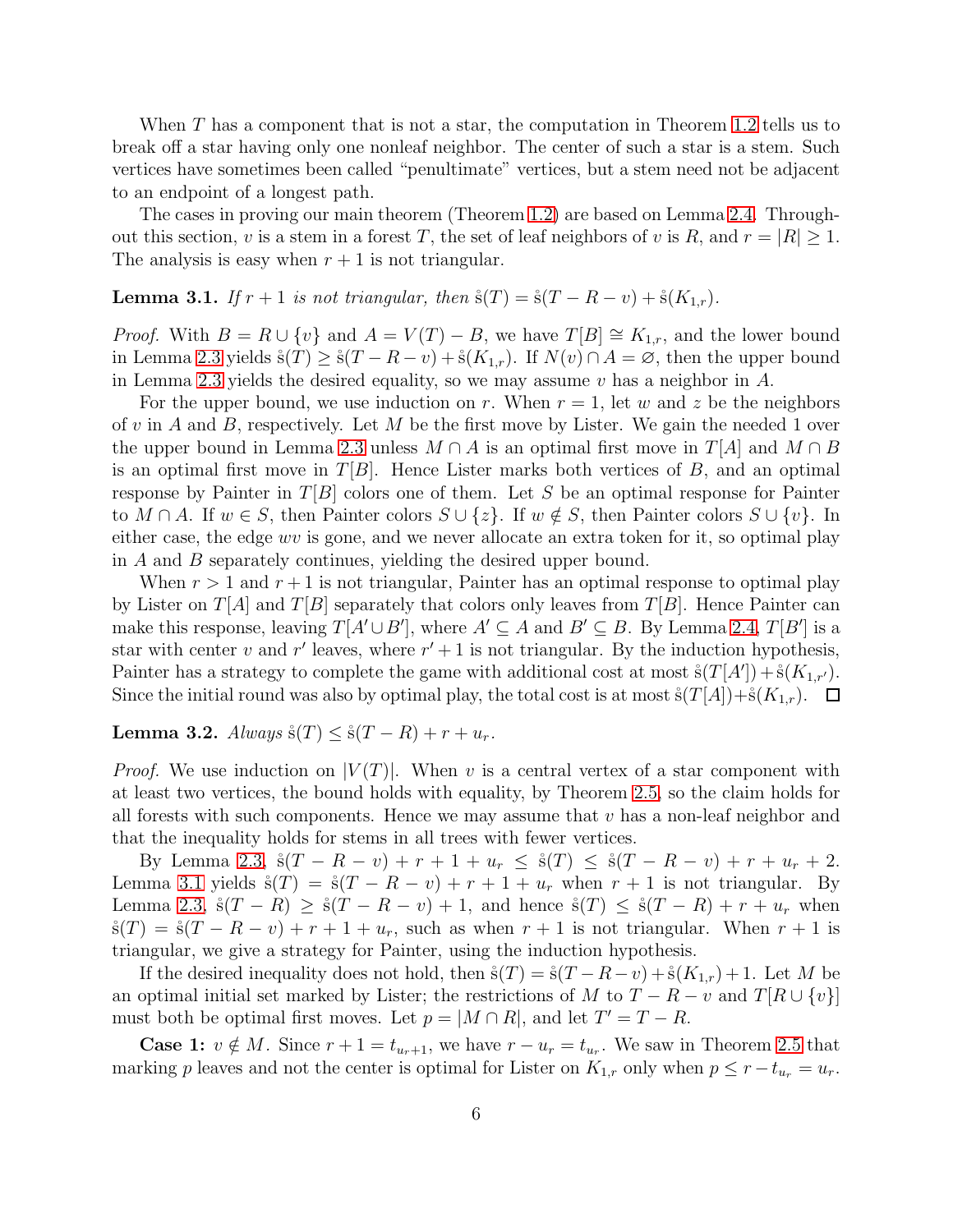Let X' be an optimal reply of Painter to the move  $M-R$  on the subtree  $T-R-v$ , and let  $X = X' \cup (R \cap M)$ . Painter colors X.

In the remaining forest  $T - X$ , still v is a stem and v has  $r - p$  leaf neighbors. Since  $p \leq u_r$ , the value  $r - p + 1$  is not triangular, and  $u_{r-p} = u_r$ . Hence Lemma [3.1](#page-5-0) applies, and  $\hat{s}(T - X) = \hat{s}(T - X - R - v) + (r - p) + u_{r-p} + 1$ . Thus, the optimal total score is  $p+|M-R|+\hat{s}(T-X)$ , which equals  $\hat{s}(T-X-R-v)+r+u_{r-p}+1+|M-R|$ . Since X' is an optimal response to the marked set  $M - R$  on  $T - R - v$  (and  $T - X - R - v = T - X' - R - v$ ), we have  $\hat{s}(T - X - R - v) + |M - R| \leq \hat{s}(T - R - v)$ . Since  $\hat{s}(K_{1,r}) = r + u_r + 1$  and  $u_r = u_{r-p}$ , the cost is at most  $\hat{s}(T - R - v) + \hat{s}(K_{1,r})$ , which again is at most  $\hat{s}(T - R) + r + u_r$ .

**Case 2:**  $v \in M$  and  $p > u_r$ . Let  $M' = M - (R \cup \{v\})$ , let X' be an optimal response when Lister marks  $M'$  in  $T'$ , and let  $X = X' \cup (M \cap R)$ . Painter colors X. The final cost is at most  $|M| + \overset{\circ}{\mathbf{s}}(T - X)$ . We claim

$$
\hat{s}(T - X) \le \hat{s}(T' - X) + (r - p) + u_{r-p}.
$$

If  $p < r$ , then v is a stem in  $T - X$  and this follows from the induction hypothesis. If  $p = r$ , then v has no leaf neighbors in  $T - X$  and is not a stem, but then  $T - X = T' - X$  and  $(r - p) + u_{r-p} = 0.$ <br>Also  $|M| = |M'|$ 

Also 
$$
|M| = |M'| + p + 1
$$
, and  $T' - X = T' - X'$ , and  $u_{r-p} \le u_r - 1$  (since  $p > u_r$ ), so

$$
\hat{s}(T) \le |M| + \hat{s}(T - X) \le |M'| + p + 1 + \hat{s}(T' - X) + (r - p) + u_{r-p}
$$
  
\n
$$
\le |M'| + \hat{s}(T' - X') + r + u_r \le \hat{s}(T') + r + u_r.
$$

**Case 3:**  $v \in M$  and  $p \leq u_r$ . Let  $M' = M - R$ , and let X' be an optimal response when Lister marks M' in T'. (If  $M' = \emptyset$ , then  $X' = \emptyset$ .) If  $v \in X'$ , then Painter colors X'. Now R consists of isolated vertices, so  $\hat{s}(T) \leq |M| + \hat{s}(T' - X') + r$ . We compute

$$
|M| + \mathring{s}(T' - X') + r = p + |M'| + \mathring{s}(T' - X') + r \leq \mathring{s}(T') + p + r \leq \mathring{s}(T') + r + u_r.
$$

If  $v \notin X'$ , then Painter lets  $X = X' \cup (M \cap R)$  and colors X. The final score is at most  $|M| + \mathcal{S}(T - X)$ . Since v remains a stem in  $T - X$ , the induction hypothesis yields  $\hat{s}(T - X) \leq \hat{s}(T' - X) + (r - p) + u_{r-p}$ . Again  $T' - X = T' - X'$ , so

$$
|M| + \mathring{s}(T - X) \le p + |M'| + \mathring{s}(T' - X') + (r - p) + u_{r-p}
$$
  
\n
$$
\le \mathring{s}(T') + r + u_{r-p} \le \mathring{s}(T') + r + u_r.
$$

It remains only to prove equality in Lemma [3.2](#page-5-1) when  $r + 1$  is triangular.

<span id="page-6-0"></span>**Lemma 3.3.** *If*  $r + 1$  *is triangular, then*  $\overset{\circ}{s}(T) \geq \overset{\circ}{s}(T - R) + r + u_r$ .

*Proof.* Again we use induction on  $|V(T)|$ . Again the claim holds when v is the center of a star component, so we may assume that  $v$  has a non-leaf neighbor. We give a strategy for Lister on the first move and obtain the desired lower bound for any Painter response.

Since  $r+1$  is triangular and  $r>0$ , we have  $r\geq u_r+1$ . Let Lister's initial marked set M consist of v and  $u_r + 1$  vertices from R. By Observation [2.2,](#page-3-2) Painter responds by coloring v or  $M \cap R$ . Lister plays optimally on the remaining graph.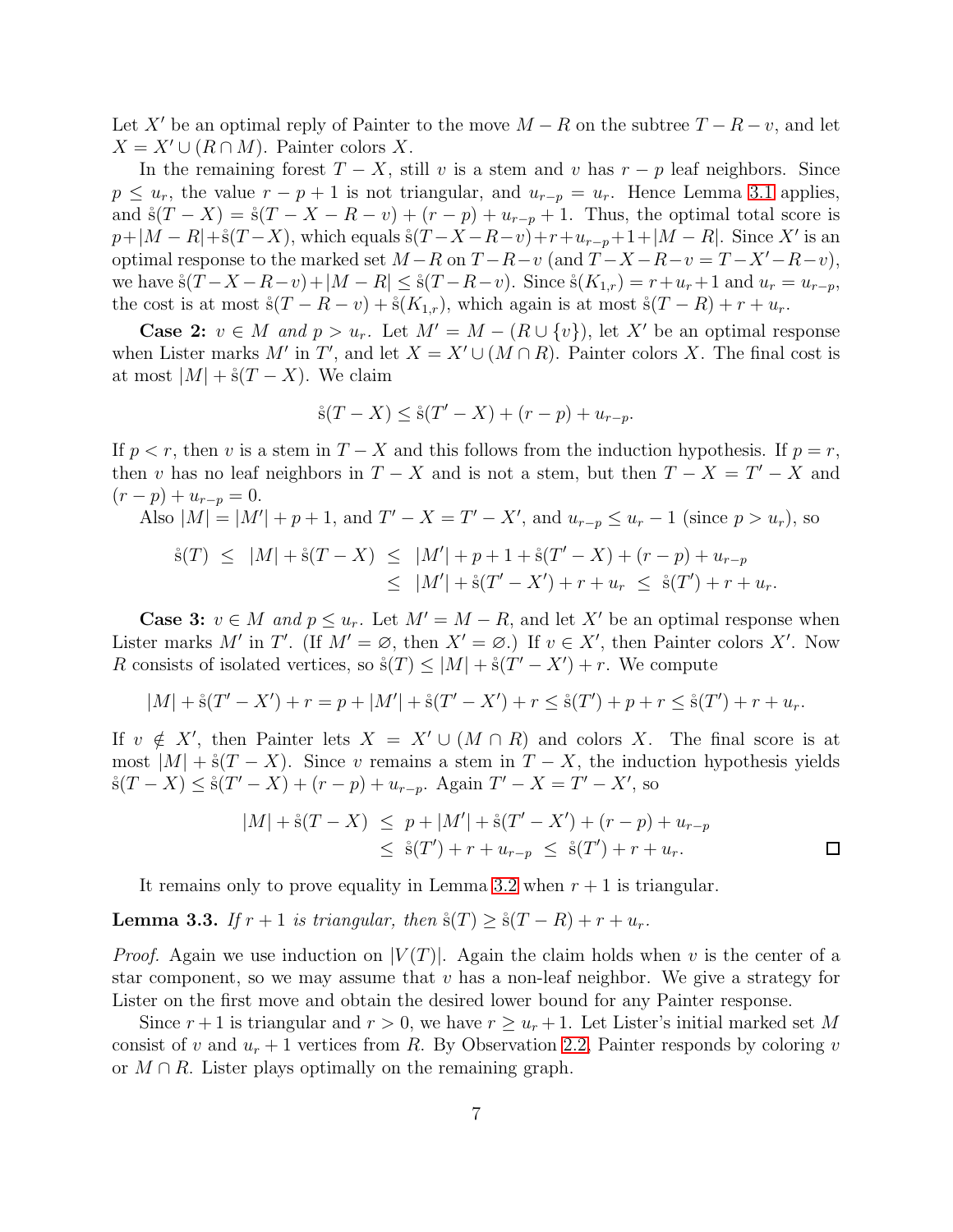**Case 1:** *Painter colors* v. Let  $T' = T - R$ ; the final score is at least  $|M| + r + \dot{s}(T' - v)$ . Since v is a leaf in T', Lemma [2.3](#page-3-0) yields  $\hat{s}(T') \leq \hat{s}(T'-v) + 2$ . Also  $|M| = u_r + 2$ , so

$$
\hat{s}(T) \ge |M| + r + \hat{s}(T' - v) = u_r + 2 + r + \hat{s}(T' - v) \ge u_r + r + \hat{s}(T'),
$$

**Case 2:** *Painter colors*  $M \cap R$ . Let  $T' = T - (M \cap R)$  and  $r' = r - (u_r + 1)$ . Since  $r + 1$ is triangular, also  $r' + 1$  is triangular, and  $u_{r'} = u_r - 1$ .

First suppose  $r > 2$ , so  $r' > 0$ . Now v is a stem in T', with r' leaf vertices, and  $T' - R = T - R$ . The final score is at least  $|M| + \dot{s}(T')$ . By the induction hypothesis,

$$
\hat{s}(T) \ge |M| + \hat{s}(T') = (u_r + 2) + (u_{r'} + r') + \hat{s}(T' - R)
$$
  
=  $(u_r + 2) + (u_r - 1) + (r - u_r - 1) + \hat{s}(T' - R) = r + u_r + \hat{s}(T - R).$ 

When  $r = 2$ , we have  $u_r = 1$  and  $M = R \cup \{v\}$ . Thus  $T' = T - R$ . We compute

$$
\hat{s}(T) \ge |M| + \hat{s}(T') = 3 + \hat{s}(T') = r + u_r + \hat{s}(T - R).
$$

Together, Lemmas [3.1](#page-5-0)[–3.3](#page-6-0) complete the proof of Theorem [1.2.](#page-1-1)

### 4 Extremal Forests

Theorem [1.2](#page-1-1) makes it easy to characterize the n-vertex trees whose sum-color cost equals the upper bound  $|3n/2|$  proved in [\[10\]](#page-17-0). The characterization includes an alternative proof of that bound. We will do the same for the trees achieving the lower bound  $n + u_{n-1}$ .

The characterization of the upper bound when  $n$  is even is simple and elegant, but for odd n some annoying flexibility creeps in.

<span id="page-7-0"></span>**Theorem 4.1.** If T is an n-vertex forest, then  $\frac{s(T)}{S(T)} < |3n/2|$ . Furthermore, equality holds *if and only if* T *contains a spanning forest in which every vertex has degree* 1 *or* 3*, except that when* n *is odd there is also one vertex with degree* 0 *or* 6*.*

*Proof.* Say that a forest is *tight* if it contains such a spanning forest, and call such a spanning forest a *witness*. Note that a witness has a vertex of even degree if and only if n is odd. Say that a tree is even when the number of vertices is even; otherwise it is odd.

We use induction on n. The claims hold by inspection when T has no edges, including when T has no vertices. Hence we may assume that T has a stem  $v$  (possibly the center of a star component). Let R be the set of leaf neighbors of v, with  $r = |R|$ , and let  $T' = T - R - v$ .

We first prove the upper bound, using Theorem [1.2.](#page-1-1) Note that  $r+1+u_r \leq 3(r+1)/2$ , with equality only for  $r \in \{1, 2, 3, 4, 6\}$ . If  $r + 1$  is not triangular, then the induction hypothesis yields  $\hat{s}(T) = \hat{s}(T') + r + 1 + u_r \leq \lfloor 3(n - r - 1)/2 \rfloor + \lfloor 3(r + 1)/2 \rfloor \leq \lfloor 3n/2 \rfloor$ . If  $r + 1$  is triangular, then  $r + u_r \leq |3r/2|$ , with equality (among triangular  $r + 1$ ) only for  $r \in \{2, 5\}$ . Hence when  $r + 1$  is triangular, the induction hypothesis yields  $\mathring{s}(T)$  =  $\hat{s}(T - R) + r + u_r \leq [3(n - r)/2] + [3r/2] \leq [3n/2].$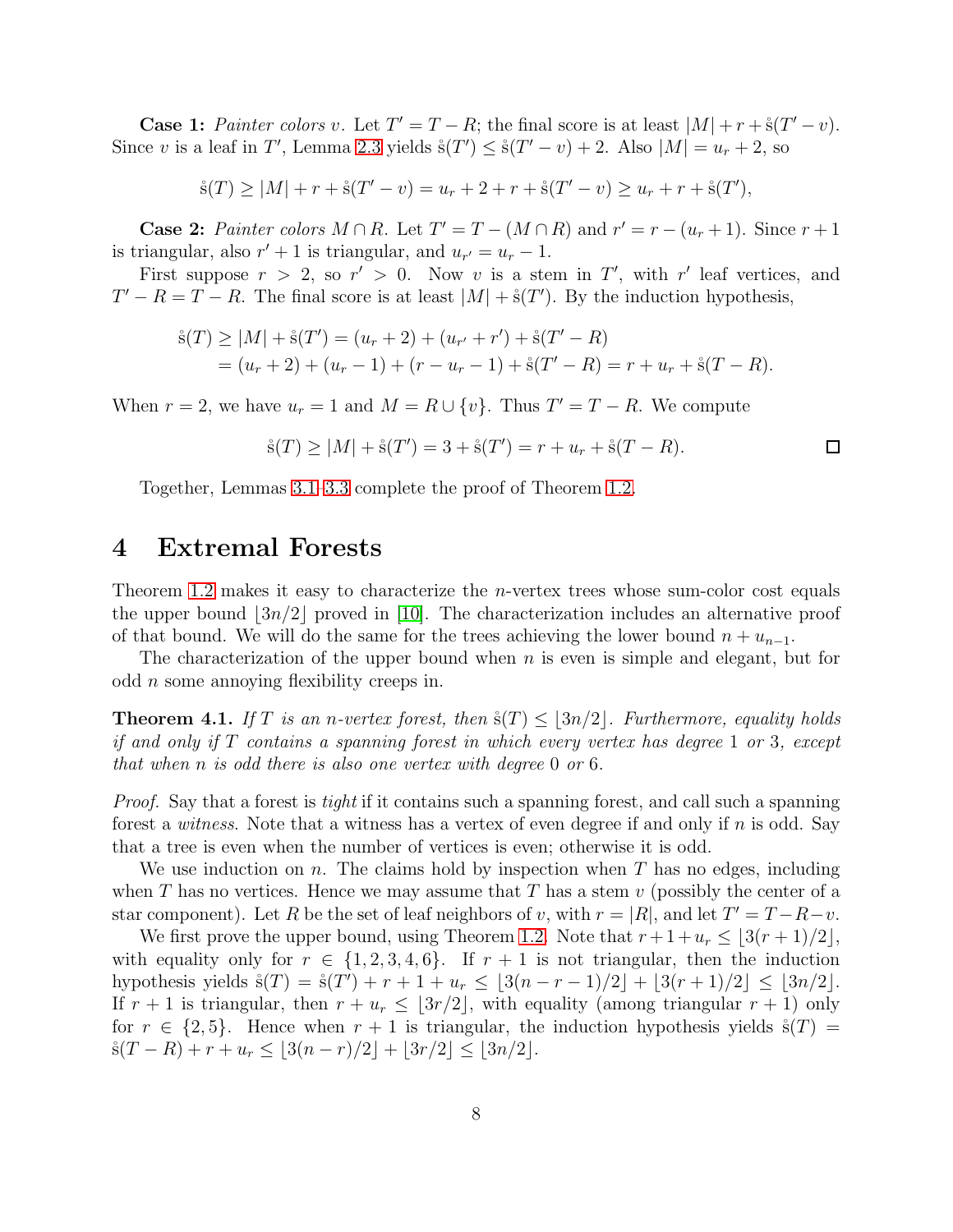

<span id="page-8-0"></span>Figure 1: Selected cases for Theorem [4.1.](#page-7-0)

This completes the proof of the upper bound. It remains to prove the characterization of equality (again by induction, with the basis when  $T$  has no edges). Some cases in the proof are shown in Figure [1.](#page-8-0) The upper bound implies that when proving sufficiency, we only need to prove  $\hat{s}(T) \geq |3n/2|$  when T is tight.

**Necessity.** We assume  $\hat{s}(T) = |3n/2|$ . The upper bound computation yields  $r \leq 6$ .

If  $r + 1$  is not triangular, then  $r \in \{1, 3, 4, 6\}$ . Equality in the bound requires  $\mathring{s}(T') =$  $\lfloor 3 |V(T')|/2 \rfloor$ , so by the induction hypothesis T' is tight. Thus T' has a witness. If  $r \in \{1,3\}$ , then adding the edges from v to R yields a witness for T. If  $r \in \{4, 6\}$ , then  $|3(r + 1)/2|$  $3(r+1)/2$ , so equality in  $\dot{s}(T) \leq \lfloor 3n/2 \rfloor$  requires T' to be even. Hence a witness for T' has no vertex of even degree, and we obtain a witness for  $T$  by adding three edges from  $v$  to  $R$ if  $r = 4$  and adding all six edges if  $r = 6$ . Figure [1\(](#page-8-0)a) shows the case  $r = 4$ .

Now suppose  $r+1$  is triangular, so  $r \in \{2, 5\}$ . Equality requires  $\mathring{s}(T-R) = \lfloor 3 \lfloor V(T') \rfloor / 2 \rfloor$ , and hence  $T - R$  is tight. When  $r = 5$ , we have  $|3r/2| = (3r - 1)/2$ , so  $\sin(T) = |3n/2|$ requires  $T - R$  to be even. Hence v has degree 1 in a witness for  $T - R$ , and adding all the edges from v to R completes a witness for T, with v of degree 6.

When  $r = 2$ , again  $T - R$  must be tight. If a witness has degree 1 at v, as in Figure [1\(](#page-8-0)b), then add both edges from  $v$  to R to make a witness for T. If instead  $v$  is isolated, as in Figure [1\(](#page-8-0)c), then add one edge from v to R and leave the other vertex of R isolated.

#### **Sufficiency.** We assume that  $T$  is tight.

If a witness W for T has some vertex  $z \in R$  as an isolated vertex, then  $W - z$  is a witness for  $T - z$ , and  $T - z$  is even. By the induction hypothesis,  $\frac{s(T - z)}{T - z} = \frac{3(n-1)}{2}$ . Since Lister can play  $T - z$  and z separately,  $\hat{s}(T) \geq |3n/2|$ , and hence equality holds.

Hence we may assume that all vertices of R have degree 1 in W. This requires  $d_W(v) \in$  $\{1,3,6\}$ . If  $d_W(v) = r$ , then  $r+1$  is not triangular. Also T' is tight (and is even if  $d_W(v) = 6$ ). By the induction hypothesis, equality holds for  $T'$  and in the computation for  $T$ .

Hence we may assume that v has a non-leaf neighbor in W, so  $r = d_W(v) - 1$ , which eliminates the case  $r = 1$ . Note that  $r + 1 \in \{3, 6\}$ , so  $r + 1$  is triangular, and  $\dot{s}(T) =$  $\hat{s}(T - R) + |3r/2|$ . For  $r = 2$ , we have  $d_W(v) = 3$ . Hence  $W - R$  is a witness for  $T - R$ . When  $r = 5$  and  $d_W(v) = 6$ , tightness of T requires T to be odd. Deleting the five vertices of R from W leaves a witness for  $T - R$ . In both cases, the induction hypothesis gives equality in the bound for  $T - R$  and hence in the bound for T. in the bound for  $T - R$  and hence in the bound for T.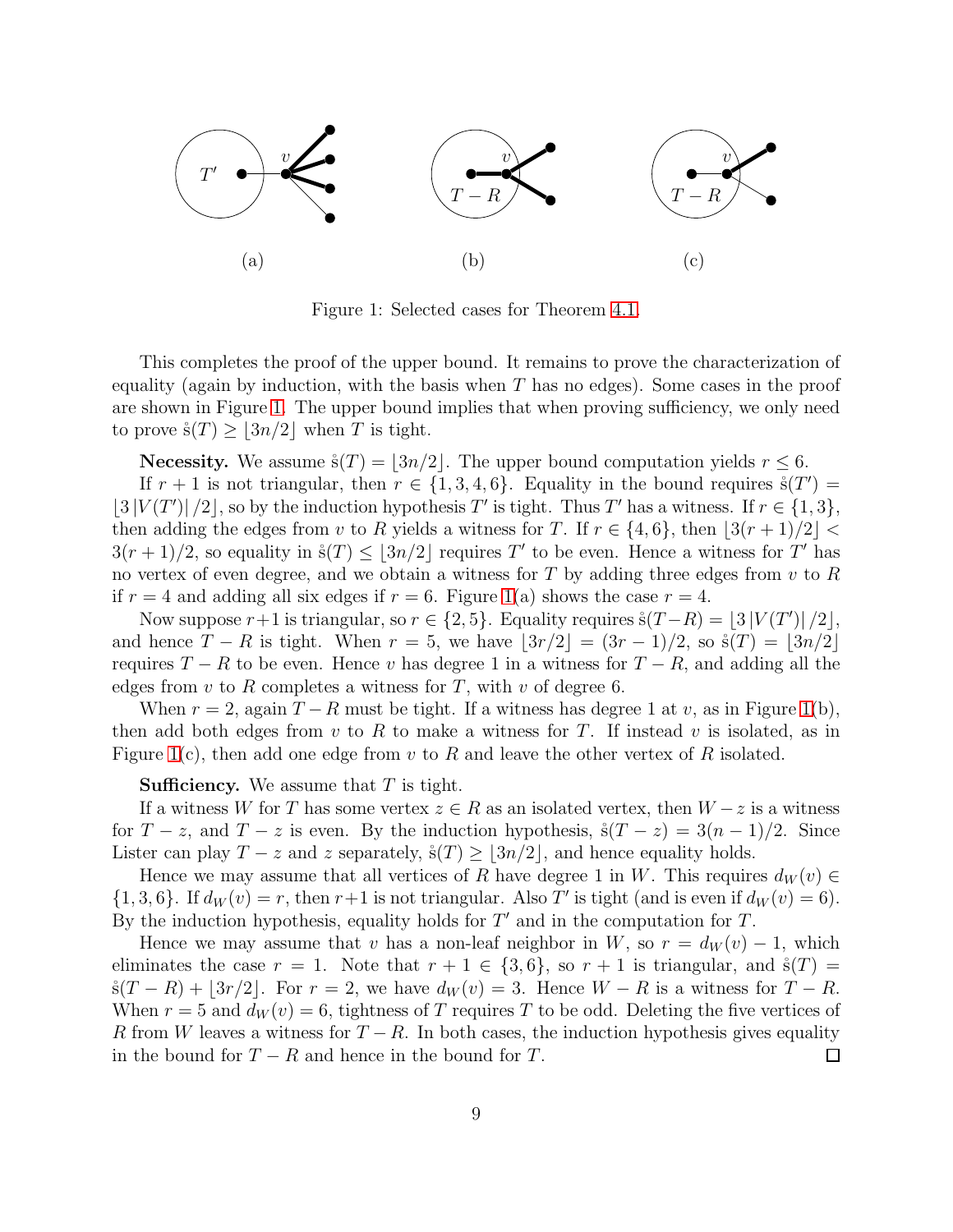Our final task is to characterize the *n*-vertex trees having the least cost. When neither  $n-1$  nor  $n-2$  is triangular, the star  $K_{1,n-1}$  is the unique minimizing tree, but in the remaining cases a few other trees may also have this cost. For example, from Lemma [3.1](#page-5-0) and the formula  $\zeta(K_{1,r}) = r+1+u_r$ , it is easy to check that when  $n-1$  or  $n-2$  is triangular the tree obtained by subdividing one edge of  $K_{1,n-2}$  has the same cost as  $K_{1,n-1}$ .

Our proof of the characterization provides an alternative proof of the result in [\[10\]](#page-17-0) that the minimum is  $n + u_{n-1}$ . We begin with a numerical lemma, which suggests that the tree obtained by subdividing one edge of  $K_{1,n-2}$  is the best candidate to match  $K_{1,n-1}$ .

<span id="page-9-0"></span>**Lemma 4.2.** *If*  $m, r \in \mathbb{N}$  *satisfy*  $2 < r \leq m/2$ , then  $u_r + u_{m-r} \geq u_1 + u_{m-1}$ . *If also no number in*  ${m-4, m-3, m-2, m-1}$  *is triangular, then*  $u_r + u_{m-r} \geq 1 + u_1 + u_{m-1}$ .

*Proof.* Let  $a_r = u_r + u_{m-r}$ . To prove the first statement, it suffices to show for  $2 < r \leq m/2$ that there exists q with  $1 \leq q < r$  and  $q \neq 2$  such that  $a_q \leq a_r$ .

First consider  $r \in \{3, 4, 5\}$  and  $m \ge 2r$ . We have  $a_1 = 1 + u_{m-1}$  and  $a_r = 2 + u_{m-r}$ . When  $r \in \{3, 4, 5\}$  and  $m \geq 2r$ , there cannot be two triangular numbers in the interval  $[m - r + 1, m - 1]$ , so  $u_{m-r} \ge u_{m-1} - 1$ . Thus  $a_1 \le a_r$ , so setting  $q = 1$  suffices.

For  $r \geq 6$ , first compare  $a_r$  with  $a_{r-1}$ :

$$
a_r - a_{r-1} = \begin{cases} 1 & \text{if } r \text{ is triangular and } m-r+1 \text{ is not,} \\ -1 & \text{if } m-r+1 \text{ is triangular and } r \text{ is not,} \\ 0 & \text{otherwise.} \end{cases}
$$

If  $m - r + 1$  is not triangular or r is triangular, then setting  $q = r - 1$  suffices. Otherwise,  $m - r + 1$  is triangular and r is not. Let  $q = \begin{pmatrix} u_r + 1 \\ 2 \end{pmatrix}$  $u_2^{+1}$  – 1; note that  $u_q = u_r - 1$ . Also, the difference between  $m - r + 1$  and the next higher triangular number is greater than  $r - q$ ; hence  $u_{m-q} = u_{m-r+1} = u_{m-r} + 1$ . Thus  $a_q = a_r$ . Also, since  $r > 6$ , we have  $q \ge 5$ , so we eventually reduce to  $r = 5$ . This proves the first statement.

Now suppose that none of  ${m-4, m-3, m-2, m-1}$  is triangular. In this case, for  $r \in \{3, 4, 5\}$ , there is no triangular number in the interval  $[m - r + 1, m - 1]$ ; hence  $u_{m-r} = u_{m-1}$  and  $a_r \ge a_1 + 1$ . For  $r \ge 6$ , the argument above yields q with  $r > q \ge 5$  such that  $a_q \le a_r$ , which now implies the stronger inequality  $a_r > a_1 + 1$ . □ that  $a_q \leq a_r$ , which now implies the stronger inequality  $a_r \geq a_1 + 1$ .

<span id="page-9-1"></span>**Theorem 4.3.** *If* T *is an n-vertex tree, then*  $\dot{s}(T) \geq n + u_{n-1}$ *, with equality for*  $T = K_{1,n-1}$ *. Furthermore,* K1,n−<sup>1</sup> *is the unique minimizing tree when neither* n−1 *nor* n−2 *is triangular.*

*Proof.* We proved  $\hat{s}(K_{1,n-1}) = n + u_{n-1}$  in Theorem [2.5.](#page-4-1) To complete the proof, we show that  $\hat{\mathfrak{s}}(T) \geq \hat{\mathfrak{s}}(K_{1,n-1})$  for every non-star tree, with strict inequality when neither  $n-1$  nor  $n-2$  is triangular. We use induction on n. Every tree with at most three vertices is a star, so we may assume  $n \geq 4$ .

Let v be a stem in T, and let R be the set of leaf neighbors of v, with  $r = |R|$ . Since we may let  $v$  be the penultimate vertex on either end of a longest path, we may assume  $r \le (n-2)/2$ . Let  $m = n-2$ .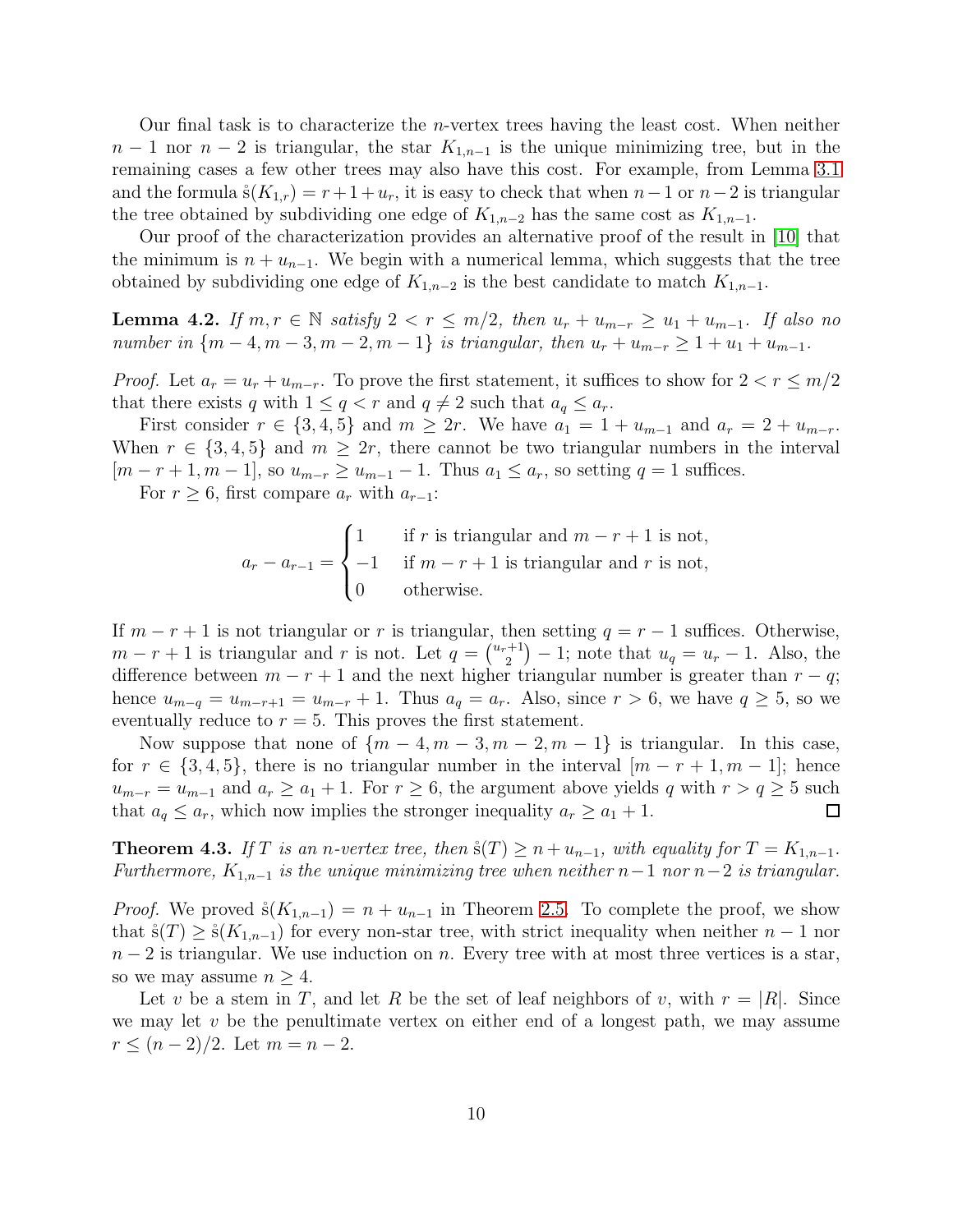We claim  $\mathring{s}(T) \geq n+1+u_{n-3}$ . If so, then since  $n \geq 4$  implies  $u_{n-3} \geq u_{n-1}-1$ , we have  $\hat{s}(T) \geq \hat{s}(K_{1,n-1})$ . If also neither  $n-1$  nor  $n-2$  is triangular, then  $u_{n-3} = u_{n-1}$ , and  $\dot{s}(T) > \dot{s}(K_{1,n-1})$ . It remains to prove the claim.

If  $r = 2$ , then since  $r + 1$  is triangular, Theorem [1.2](#page-1-1) and the induction hypothesis yield

$$
\dot{s}(T) = \dot{s}(T - R) + r + u_r = \dot{s}(T - R) + 3 \ge (n - 2 + u_{n-3}) + 3 = n + u_{n-3} + 1.
$$

If  $r \neq 2$ , then we use Theorem [1.2,](#page-1-1) the lower bound in Lemma [2.3](#page-3-0) (yielding  $\sin(T - R) \geq$  $\hat{s}(T - R - v) + 1$ , the induction hypothesis, and Lemma [4.2](#page-9-0) for  $r \neq 2$  (with  $m = n - 2$ ) to compute

$$
\hat{s}(T) \ge \hat{s}(T - R - v) + r + 1 + u_r \ge n - r - 1 + u_{n-r-2} + r + 1 + u_r
$$
  
=  $n + u_r + u_{n-r-2} \ge n + 1 + u_{n-3}$ .

This completes the proof.

The remaining case is somewhat technical; additional minimizing trees arise. They are close to being stars. For  $a, b \geq 1$ , the *double-star*  $S_{a,b}$  is the tree with  $a + b + 2$  vertices having two non-leaf vertices, one with  $a$  leaf neighbors and the other with  $b$  leaf neighbors (see Figure [2\)](#page-10-0). The *subdivided double-star*  $S'_{a,b}$  is obtained from  $S_{a,b}$  by subdividing the central edge to add one vertex. Note that the tree obtained from  $K_{1,n-2}$  by sudividing one edge is  $S_{1,n-3}$ .



<span id="page-10-0"></span>Figure 2: Non-star trees achieving the lower bound in Theorem [4.4.](#page-10-1)

<span id="page-10-1"></span>**Theorem 4.4.** When  $n-1$  or  $n-2$  is triangular, the n-vertex trees T minimizing  $\hat{\mathbf{s}}(T)$  are  ${K_{1,n-1}, S_{1,n-3}, S_{2,n-4}, S'_{1,n-4}}$ , except that for  $n = 7$  all trees are included, and  $S_{4,5}$  and  $S'_{4,4}$ *are included when*  $n = 11$ *.* 

*Proof.* For  $n \in \{4, 5, 7\}$ , the upper and lower bounds on  $\mathring{s}(T)$  are equal, so all *n*-vertex trees achieve the lower bound. When  $n \in \{4, 5\}$ , all n-vertex trees are in the listed set. Thus, we may use induction on *n* with basis  $n \leq 7$ . Suppose  $n \geq 8$ .

 $\Box$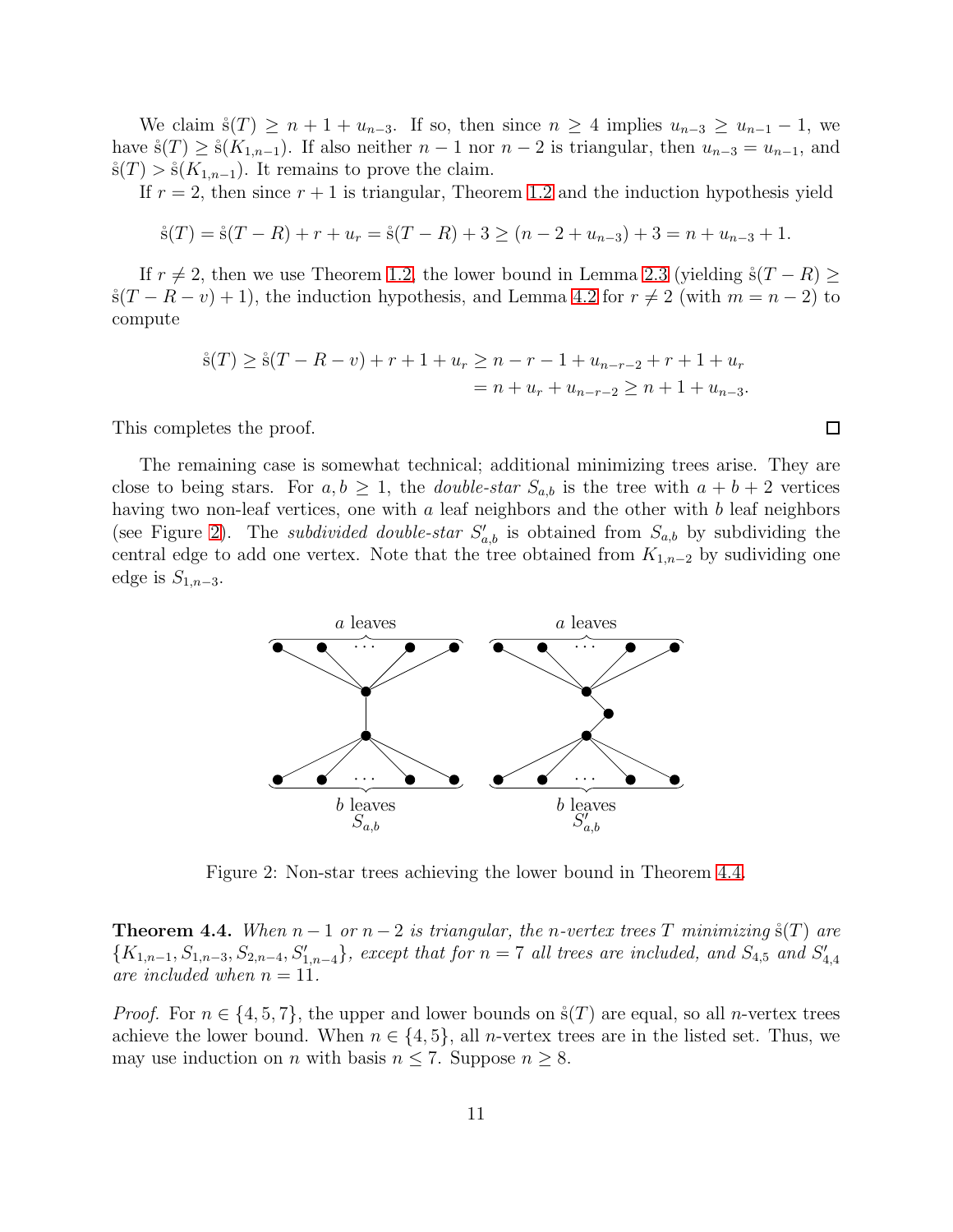Let T be an n-vertex tree achieving  $\hat{s}(T) = n + u_{n-1}$ . Let v be a stem having the fewest leaf neighbors, R the set of leaves adjacent to v, and  $r = |R|$ . We may assume that T is not a star, which implies  $r \leq \frac{n-2}{2}$ .

Since  $n-1$  or  $n-2$  is triangular,  $u_{n-3} = u_{n-1}-1$ . Furthermore, since  $n \geq 8$ , the numbers  $n-3$  and  $n-4$  are not triangular, which means  $u_{n-4} = u_{n-5} = u_{n-1} - 1$ .

If  $r = 1$ , then  $r + 1$  is not triangular, and Theorem [1.2](#page-1-1) yields  $\hat{s}(T) = \hat{s}(T - R - v) + 3$ . Also  $T - R - v$  has  $n - 2$  vertices, so  $\mathring{s}(T) \ge (n - 2) + u_{n-3} + 3 = n + u_{n-1}$ . Since neither  $n-3$  nor  $n-4$  is triangular, by the induction hypothesis equality holds if and only if  $T-R-v = K_{1,n-3}$ . Depending on whether v is adjacent to the center or a leaf of  $T-R-v$ , we have equality if and only if T is  $S_{1,n-3}$  or  $S'_{1,n-4}$ .

If  $r = 2$ , then  $r + 1$  is triangular, and Theorem [1.2](#page-1-1) yields  $\hat{s}(T) = \hat{s}(T - R) + 3$ . Now  $T - R$ has  $n-2$  vertices, so the same argument as above yields  $T - R = K_{1,n-3}$  when equality holds. Our vertex v lies in  $K_{1,n-3}$ , and T is obtained by adding two pendant edges at v. If v is the center of  $K_{1,n-3}$ , then T is a star; hence v is a leaf of  $K_{1,n-3}$  and  $T = S_{2,n-4}$ .

Hence we may assume  $r \geq 3$ . Let  $\epsilon = 1$  if  $\{n-3, n-4, n-5, n-6\}$  contains no triangular number, and otherwise  $\epsilon = 0$ . As in Theorem [4.3,](#page-9-1) we use the lower bound in Lemma [2.3,](#page-3-0) the lower bound for trees with  $n - r - 1$  vertices, Lemma [4.2](#page-9-0) (with  $m = n - 2$ ), and  $u_{n-3} = u_{n-1} - 1$  to compute

<span id="page-11-0"></span>
$$
\hat{s}(T) \ge \hat{s}(T - R - v) + r + 1 + u_r = n + u_{n-r-2} + u_r \ge n + \epsilon + u_{n-3} + u_1 = n + \epsilon + u_{n-1}.
$$
 (1)

If  $\epsilon = 1$ , then  $\hat{s}(T) > \hat{s}(K_{1,n-1})$ . Since  $n-1$  or  $n-2$  is triangular, when  $n \geq 17$  no triangular number lies in  ${n-3, n-4, n-5, n-6}$ . The only cases remaining are  $n \in \{8, 11, 12, 16\}$ , which yield  $\epsilon = 0$ . Now equality must hold throughout in [\(1\)](#page-11-0), which requires  $\hat{s}(T - R - v) =$  $(n - r - 1) + u_{n-r-2}$ . In other words,  $T - R - v$  is a minimizing tree on  $n - r - 1$  vertices, and  $\hat{s}(T) = n + u_{n-r-2} + u_r$ . Equaling the minimum requires  $u_{n-r-2} + u_r = u_{n-1}$ .

If  $n = 8$ , then  $r \leq \frac{n-2}{2}$  forces  $r = 3$ . (Recall that we are assuming  $r \geq 3$  here.) Since  $u_3 + u_3 = 4 > 3 = u_7$ , the only minimizing trees are  $\{K_{1,7}, S_{1,5}, S_{2,4}, S'_{1,4}\}.$ 

If  $n = 11$ , then  $r \leq \frac{n-2}{2}$  forces  $r \leq 4$ . Since  $u_6 + u_3 = 5 > 4 = u_{10}$ , the case  $r = 3$  is eliminated. If  $r = 4$ , then  $\overset{.}{s}(T) = 11 + u_5 + u_4 = 15$ , and  $T - R - v$  is a minimizing tree on six vertices. Thus  $T - R - v = K_{1,5}$ , which yields  $T \in \{S_{4,5}, S'_{4,4}\}$ , depending on whether v is adjacent to the center or a leaf of  $K_{1,5}$ .

If  $n = 12$ , then  $r \leq \frac{n-2}{2}$  forces  $r \leq 5$ . Note that  $u_7 + u_3 = u_6 + u_4 = 5 > 4 = u_{11}$ , so we may assume  $r = 5$ . Since  $r + 1$  is triangular, Theorem [1.2](#page-1-1) eliminates this case via

$$
\dot{s}(T) = \dot{s}(T - R) + 5 + u_5 \ge 7 + u_6 + 5 + u_5 = 17.
$$

If  $n = 16$ , then  $r \leq \frac{n-2}{2}$  forces  $r \leq 7$ . Since  $u_r + u_{14-r} = 6 > 5 = u_{15}$  for  $r \in \{3, 4, 6, 7\}$ , such values of r cannot occur in a minimizing tree. When  $r = 5$  we again apply Theorem [1.2](#page-1-1) to eliminate this case via

$$
\dot{s}(T) = \dot{s}(T - R) + 5 + u_5 \ge 11 + u_{10} + 5 + u_5 = 22 > 21 = 16 + u_{15}.
$$

This completes the proof.

Theorems [4.3](#page-9-1) and [4.4](#page-10-1) complete the characterization of the minimizing trees.

 $\Box$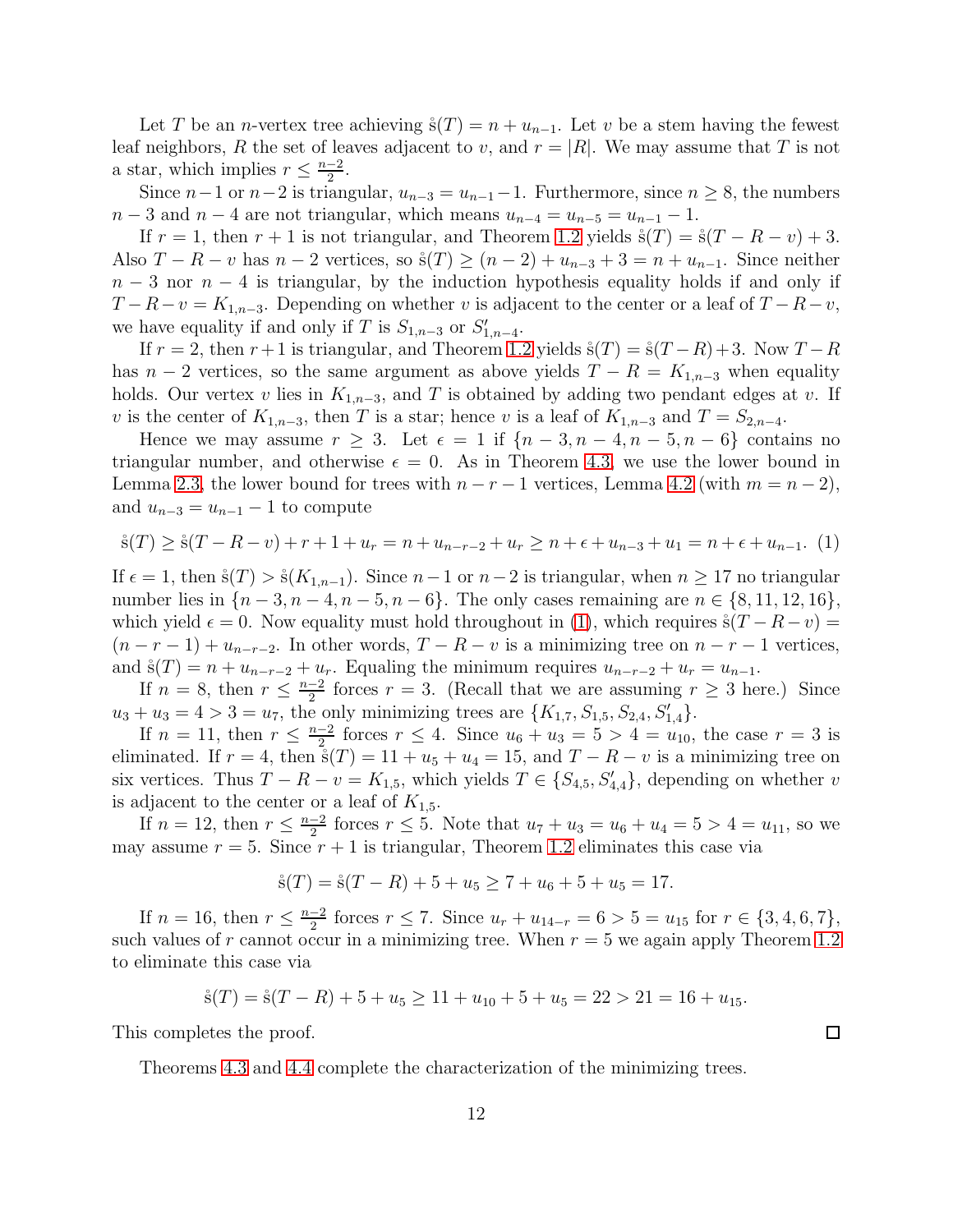## <span id="page-12-0"></span>5 The Interactive Sum Choice Number of Forests

Recall that in the game introduced by Bonamy and Meeks [\[2\]](#page-17-13), in each round Requester specifies a vertex v of the graph G and Supplier adds a color to the list  $L(v)$ , with the game ending when G is L-colorable. The length of the game under optimal play is  $\chi_{\rm{ISC}}(G)$ .

We prove  $\mathring{s}(T) = \chi_{\text{ISC}}(T)$  for each forest T by showing that  $\chi_{\text{ISC}}$  satisfies the same recurrence as  $\dot{s}$  on trees, using lemmas like those in Section [3.](#page-4-2) That is, we prove the following:

<span id="page-12-1"></span>**Theorem 5.1.** Let T be a forest. If T has no edges, then  $\chi_{\text{ISC}}(T) = |V(T)|$ . If v is a stem *in* T and R *is the set of leaf neighbors of* v, with  $r = |R|$ , then

$$
\chi_{\text{ISC}}(T) = \begin{cases} \chi_{\text{ISC}}(T - R - v) + r + 1 + u_r, & \text{if } r + 1 \text{ is not a triangular number,} \\ \chi_{\text{ISC}}(T - R) + r + u_r, & \text{if } r + 1 \text{ is a triangular number.} \end{cases}
$$

Interactive sum coloring satisfies bounds like Lemma [2.3](#page-3-0) for slow coloring when a graph is broken into two subgraphs by a vertex partition. The lemma is a special case of one by Bonamy and Meeks [\[2\]](#page-17-13), which we rephrase slightly. We include a proof for completeness.

<span id="page-12-2"></span>**Lemma 5.2** (Bonamy–Meeks [\[2\]](#page-17-13)). *If* G *is a graph and*  $(A, B)$  *is a partition of*  $V(G)$ *, then*  $\chi_{\rm{ISC}}(G[A]) + \chi_{\rm{ISC}}(G[B]) \leq \chi_{\rm{ISC}}(G) \leq \chi_{\rm{ISC}}(G[A]) + \chi_{\rm{ISC}}(G[B]) + |[A, B]|.$ 

*Proof.* As in Lemma [2.3,](#page-3-0) the lower bound holds because Supplier can respond in the games on  $G[A]$  and  $G[B]$  separately. For the upper bound, Requester can play optimal strategies first on  $G[A]$  (producing a proper coloring  $\phi$  from the resulting lists) and then on  $G[B]$ , with an extra request made at the endpoint y in B of an edge  $xy$  in  $[A, B]$  whenever Supplier provides the color  $\phi(x)$  at y. Supplier can only provide that color once for each such edge, and Requester can put aside that response and continue on  $G[B]$  as if it never happened.  $\Box$ 

Recall from Theorem [1.4](#page-2-0) that  $\chi_{\text{ISC}}(K_{1,r}) = r + 1 + u_r$ . Also  $\chi_{\text{ISC}}(G) = |V(G)|$  when  $|V(G)| \leq 1$ . When T is a star, both cases in Theorem [5.1](#page-12-1) give the known formula  $\chi_{\rm{ISC}}(T)$  =  $r+1+u_r$ . Also the parameter is additive over components. Thus, we may assume that T has a component that is not a star and thus has a stem with a non-leaf neighbor.

Henceforth v is a stem with non-leaf neighbor w in a non-star component of a forest  $T$ , the set of leaf neighbors of v is R, and  $r = |R| \ge 1$ . Let  $R' = R \cup \{v\}$  and  $T' = T - R' =$  $T - R - \{v\}$ . Lemma [5.2](#page-12-2) and Theorem [1.4](#page-2-0) yield

<span id="page-12-3"></span>
$$
\chi_{\rm{ISC}}(T') + r + u_r + 1 \le \chi_{\rm{ISC}}(T) \le \chi_{\rm{ISC}}(T') + r + u_r + 2. \tag{2}
$$

For Theorem [5.1,](#page-12-1) in the case where  $r+1$  is not triangular we need a strategy for Requester that improves the upper bound in [\(2\)](#page-12-3) by 1.

Definition 5.3. Given a stem v with a color c in its current list, *freeing* c *at* v means requesting an additional color at each leaf neighbor of v whose current list is precisely  $\{c\}$ .

Note that freeing c at v may make c available for use at v in a proper coloring chosen from the lists; it also ensures that each leaf neighbor of  $v$  with  $c$  in its list can be colored.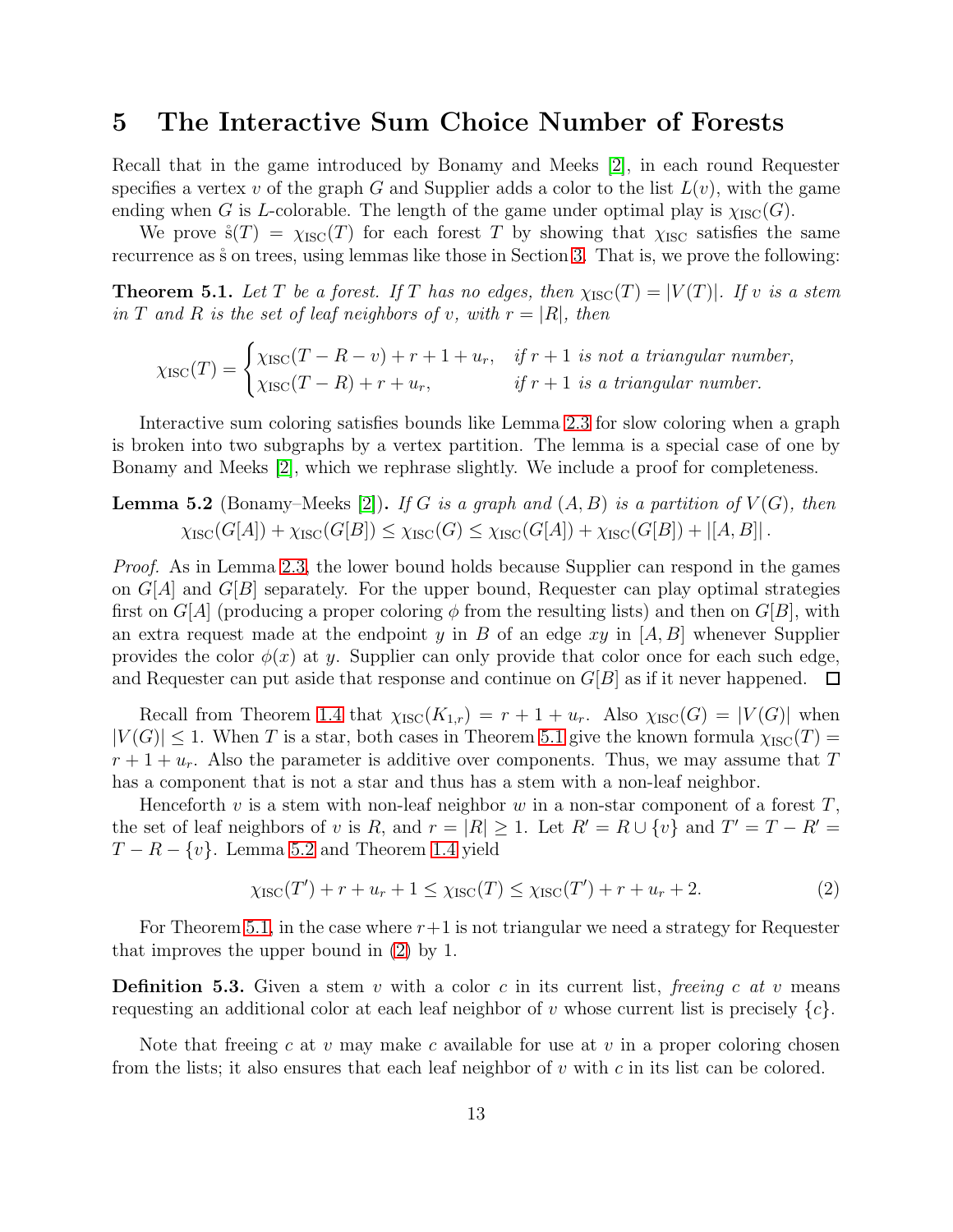<span id="page-13-0"></span>**Lemma 5.4.** If  $r + 1$  is not triangular, then  $\chi_{\text{ISC}}(T) = \chi_{\text{ISC}}(T') + r + u_r + 1$ .

*Proof.* Due to [\(2\)](#page-12-3), it suffices to prove  $\chi_{\text{ISC}}(T) \leq \chi_{\text{ISC}}(T') + r + u_r + 1$ . We provide a strategy for Requester that is a slight modification of the strategy used on stars in [\[2\]](#page-17-13).

Requester first requests an initial color at each vertex of R'. For each  $x \in R'$ , let  $\alpha(x)$  be the first color supplied by Supplier at  $x$ . Requester's subsequent strategy is in three phases. Phases 1 and 3 involve making requests in  $R'$ ; Phase 2 involves playing optimally on  $T'$ . During the game, let i denote the number of requests that have been made so far at  $v$ , let  $c_i$ be the color supplied in response to the *i*th request at v, and let  $S_i = \{z \in R: \alpha(z) = c_i\}.$ After the initial colors are supplied at  $R'$ , we have  $i = 1$  and  $c_1 = \alpha(v)$ .

*Phase 1*. Phase 1 requests colors at v. As long as  $|S_i| > u_r - i + 1$ , Requester obtains color  $c_{i+1}$  at v and increments i. When  $|S_i| \le u_r - i + 1$ , no request is made, Phase 2 begins, and we set  $i^* = i$ . There is no request in Phase 1 if  $|S_1| \le u_r$ .

*Phase 2*. Requester plays on T'. There are two cases, depending on whether  $|S_i|$  equals  $u_r - i^* + 1$  or is smaller.

If  $|S_{i^*}| \leq u_r - i^*$ , then Requester first frees  $c_{i^*}$  at v and then plays an optimal request sequence on T'. However, if Supplier adds  $c_{i^*}$  to the list at w in response to a request there, then Requester ignores that move and immediately makes an extra request at w. The copy of  $c_{i^*}$  becomes an extra unused color in  $L(w)$ . In the game played optimally by Requester on T', the list at w is considered not to contain  $c_{i^*}$ . An L-coloring  $\phi$  of T' then exists without using  $c_{i^*}$  at w. With  $c_{i^*}$  available at v, the proper coloring  $\phi$  extends to R'.

If  $|S_{i^*}| = u_r - i^* + 1$ , then Requester next plays an optimal request sequence on T'. From the colors supplied, Requester can choose a proper coloring  $\phi$  of T'. Let  $c' = \phi(w)$ . If  $c' \neq c_{i^*}$ , then Requester frees  $c_{i^*}$  at v (by adding colors at the leaf neighbors of v in R), which makes it possible to use  $c_{i^*}$  at v and extend  $\phi$  to all of T. If  $c' = c_{i^*}$ , then the process moves to Phase 3.

*Phase 3*. Here, with  $|S_{i^*}| = u_r - i^* + 1$  and  $c' = c_{i^*}$ , Requester increments i (to  $i^* + 1$ ) and requests another color at v. As long as  $|S_i| > u_r - i + 1$ , Requester increments i and requests a color at v. At the point when  $|S_i| \le u_r - i + 1$ , Requester frees  $c_i$  at v. Since  $c' = \phi(w) = c_{i^*}$ , the new color at v is different from the color c' at w under  $\phi$ , so it can be used at  $v$  and the coloring extends to all of  $T$ .

Any time a request is made in Phase 1 or Phase 3 to pick another color at  $v$  after  $c_i$ , we have  $|S_i| \ge u_r - i + 2$ . If we reach Phase 3, then we also have  $|S_{i^*}| = u_r - i^* + 1$ . The sets of the form  $S_i$  are pairwise disjoint subsets of R. There are at most  $u_r$  requests in Phases 1 and 3, since making  $u_r + 1$  such requests requires  $r = |R| \ge \sum_{i=1}^{u_r+1} |S_i| \ge \binom{u_r+2}{2}$  $\binom{+2}{2} - 1$ . Since  $r+1$  is not triangular, we also have  $r \geq \binom{u_r+2}{2}$  $\binom{+2}{2}$ , but by definition  $u_r = \max\{k: \binom{k+1}{2}$  $_{2}^{+1}) \leq r$  }. Hence the strategy terminates, with at most  $1 + u_r$  requests at v.

We have observed that this strategy produces lists from which a proper coloring can be chosen on  $T$ , given an optimal strategy on  $T'$ . We claim also that it uses at most  $r + u_r + 1 + \chi_{\rm{ISC}}(T')$  requests altogether.

Suppose first that  $|S_{i^*}| \leq u_r - i^*$ . In this case, we claim that the total number of requests is at most  $r + i^* + |S_{i^*}| + (\chi_{\text{ISC}}(T') + 1)$ . After the initial  $r + 1$  requests on R' come  $i^* - 1$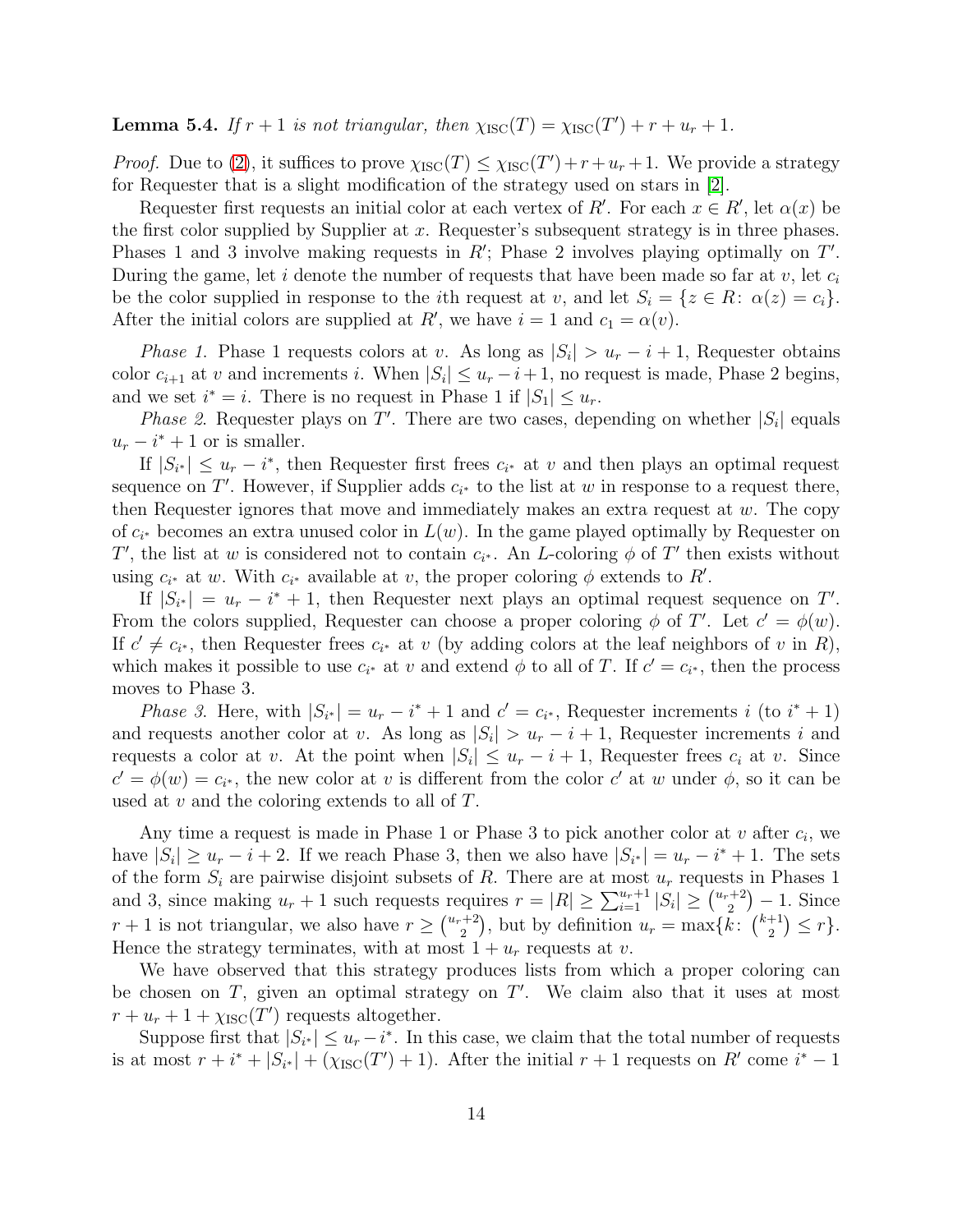additional requests at v in Phase 1. Freeing  $c_{i^*}$  at v in Phase 2 does not make a request at v but makes  $|S_{i^*}|$  requests in R. There are then at most  $\chi_{\rm{ISC}}(T') + 1$  requests on T' in Phase 2 (there may be an extra request at w). Since  $|S_{i^*}| \leq u_r - i^*$ , the total number of requests is at most  $r + u_r + 1 + \chi_{\text{ISC}}(T')$ , as desired.

If  $|S_{i^*}| = u_r - i^* + 1$ , then let  $c_k$  be the last color supplied at v. We claim that the total number of requests is at most  $r + k + |S_k| + \chi_{\text{ISC}}(T')$ . Initially there are  $r + 1$  requests on  $R'$ , and eventually there are  $k-1$  additional requests at v. In Phase 2 there are at most  $\chi_{\rm{ISC}}(T')$  requests on T'. If  $c' \neq c_{i^*}$ , then  $i^* = k$ , so freeing  $c_{i^*}$  uses  $|S_k|$  additional requests on R. On the other hand, if  $c' = c_{i^*}$ , then later freeing  $c_k$  at v incurs  $|S_k|$  additional requests on R; again the claimed bound holds. In both cases  $|S_k| \le u_r - k + 1$ , yielding at most  $r + 1 + u_r + \chi_{\text{ISC}}(T')$  total requests.  $r + 1 + u_r + \chi_{\text{ISC}}(T')$  total requests.

When  $r + 1$  is triangular, we want to compute  $\chi_{\rm{ISC}}(T)$  in terms of the subtree obtained by deleting only R, not  $R \cup \{v\}$ . That is,  $\chi_{\text{ISC}}(T) = \chi_{\text{ISC}}(T - R) + r + u_r$ . The upper bound actually does not depend on  $r + 1$  being triangular.

<span id="page-14-0"></span>Lemma 5.5.  $\chi_{\text{ISC}}(T) \leq \chi_{\text{ISC}}(T - R) + r + u_r$ .

*Proof.* We give a strategy for Requester. The strategy is similar to that in in Lemma [5.4,](#page-13-0) except that in Phase 2 we play a subgame on  $T - R$  instead of  $T - R - v$ . Again Requester first requests an initial color  $\alpha(x)$  for each  $x \in R'$ . Again let  $c_i$  be the *i*th color supplied at v, and let  $S_i = \{z \in R: \alpha(z) = c_i\}.$ 

*Phase 1*. As long as  $|S_i| > u_r - i + 1$ , Requester obtains color  $c_{i+1}$  at v and increments i. When  $|S_i| \le u_r - i + 1$ , no request is made, Phase 2 begins, and we set  $i^* = i$ .

*Phase 2*. There are two cases, depending on whether  $|S_{i^*}|$  equals  $u_r - i^* + 1$  or is smaller. If  $|S_{i^*}| \leq u_r - i^*$ , then Requester proceeds as in Lemma [5.4.](#page-13-0) Requester frees  $c_{i^*}$  at v and then plays optimally on T'. Again if Supplier adds  $c_{i^*}$  to the list at w in response to a request there, then Requester makes an extra request at w. Without using the copy of  $c_{i^*}$ in  $L(w)$ , Requester obtains lists on T' from which a proper coloring can be chosen. With  $c_{i^*}$ available at v, this coloring  $\phi$  extends to  $R'$ .

If  $|S_{i^*}| = u_r - i^* + 1$ , then Requester next plays an optimal game on  $T - R$ , treating  $L(v)$  as initially empty in the game on  $T - R$ . The first time Requester's optimal strategy on  $T - R$  makes a request at  $T - R$ , we treat it in the game on  $T - R$  as being supplied by the color  $c_i^*$  at v that was supplied earlier. Hence we save one from  $\chi_{\rm{ISC}}(T - R)$  in counting the requests. From the resulting lists, choose a proper coloring  $\phi$  of  $T - R$ , using  $c_{i^*}$  at v if possible. Since v is a leaf in  $T - R$ , this is possible unless  $c_{i^*}$  must be used at w. Let  $c' = \phi(v)$ . If  $c' = c_{i^*}$ , then Requester frees  $c_{i^*}$  at v and extends  $\phi$  to all of T. If  $c' \neq c_{i^*}$ , then the process moves to Phase 3.

*Phase 3*. Here, in the situation  $|S_{i^*}| = u_r - i^* + 1$  and  $c' \neq c_{i^*}$ , Requester increments i (to  $i^* + 1$ ) and requests  $c_{i^*+1}$  at v. As long as  $|S_i| > u_r - i + 1$ , Requester increments i and requests a color at v. At the point when  $|S_i| \le u_r - i + 1$ , Requester frees  $c_i$  at v. Since color  $c_{i^*}$  already exists in  $L(v)$  and has been used at  $\phi(w)$ , the color  $c_i$  is different from  $c_{i^*}$ and can be used at v. With  $\phi(v) = c_i$ , the coloring now extends to all of T.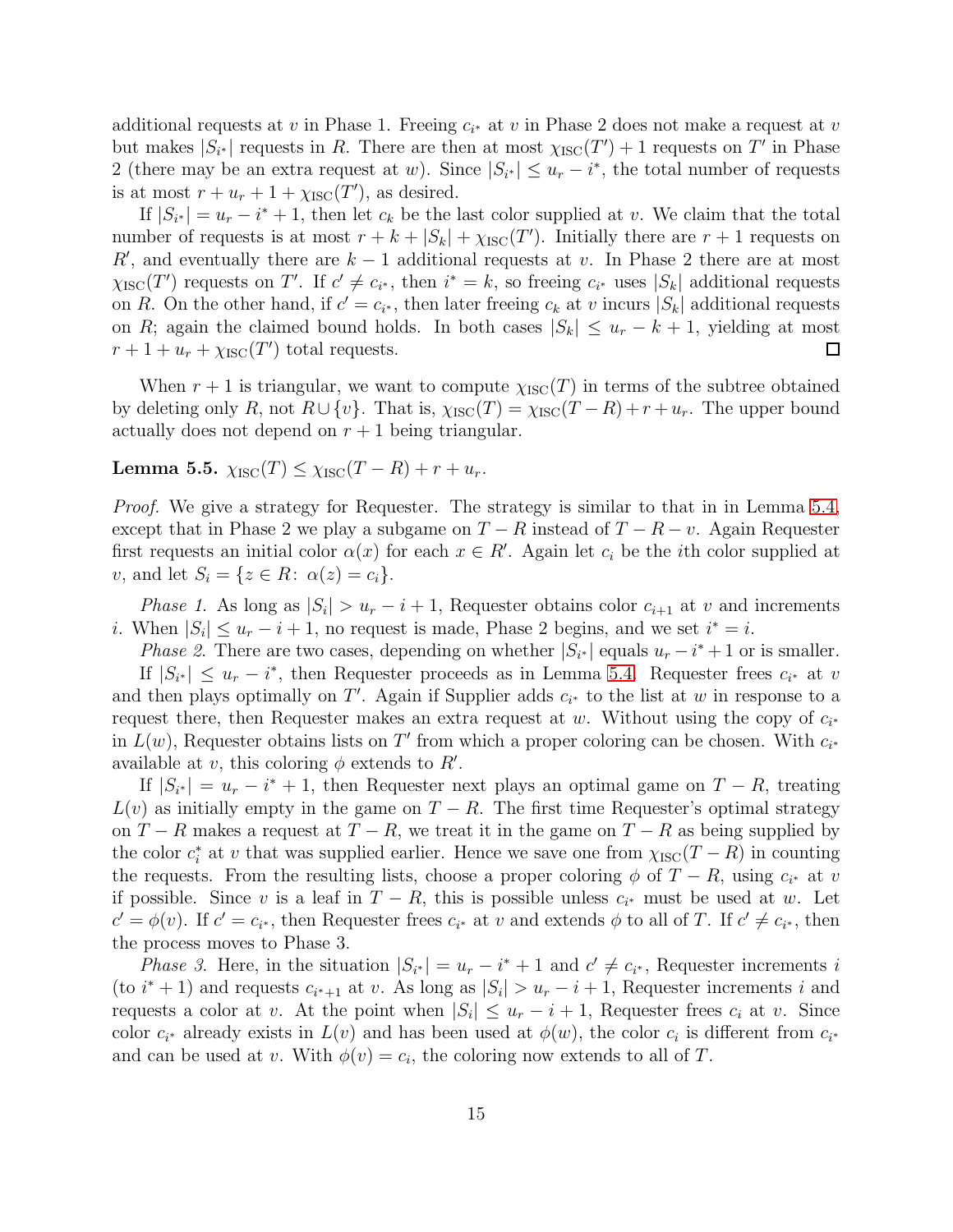The same counting argument as in Lemma [5.4](#page-13-0) shows that the strategy terminates, and we have argued that it produces lists from which a proper coloring can be chosen. We claim that it makes at most  $\chi_{\text{ISC}}(T - R) + r + u_r$  requests.

If  $|S_{i^*}| \leq u_r - i^*$ , then as argued in Lemma [5.4](#page-13-0) the total number of requests is at most  $r + i^* + |S_{i^*}| + (\chi_{\text{ISC}}(T') + 1)$ . Since  $|S_{i^*}| \leq u_r - i^*$ , the number of requests is at most  $r + u_r + 1 + \chi_{\rm ISC}(T')$ . Since  $\chi_{\rm ISC}(T - R) \ge \chi_{\rm ISC}(T') + 1$  by [\(2\)](#page-12-3), we obtain  $\chi_{\rm ISC}(T) \le$  $r + u_r + \chi_{\text{ISC}}(T - R)$ , as desired.

If  $|S_{i^*}| = u_r - i^* + 1$ , then let  $c_k$  be the last color supplied at v. Now the total number of requests is at most  $r + k + |S_k| + (\chi_{\text{ISC}}(T - R) - 1)$ , where as remarked earlier we save one request on  $T - R$  because Requester uses the already-counted first request made at v. Since  $|S_k| \le u_r - k + 1$ , again the desired bound holds.  $|S_k| \le u_r - k + 1$ , again the desired bound holds.

Finally, we prove the lower bound in the triangular case. To simplify arguments for optimal strategies for Supplier, we prove a lemma with two statements about a fixed vertex  $v$  in the game on any graph  $G$ . The first property is that Supplier has an optimal strategy with the freedom to name the first color supplied at  $v$  independently of what Requester does. This property is a special case of Observation 2.1 of Bonamy and Meeks [\[2\]](#page-17-13). We include a proof not only for completeness, but also to show that this and the second property can be guaranteed simultaneously.

The second property restricts the strategies that need to be considered for Requester in response, showing that it is non-optimal for Requester to make too many requests at one vertex. The goal of Requester on a graph  $G$  is to produce a list assignment  $L$  such that  $G$ is L-colorable. Just as it is useless in f-choosability to have  $f(v) > d(v) + 1$ , where  $d(v)$ denotes the degree of v in G, so it is nonoptimal for Requester to request more than  $d(v) + 1$ colors at a vertex. Such requests allow Supplier to increase the final score.

Note that once a Requester strategy R and a Supplier strategy S on a graph G are fixed, the sequence of moves is fully determined. We refer to this sequence as the (R, S)*-game*.

<span id="page-15-0"></span>Lemma 5.6. *For a fixed vertex* v *in a graph* G*, Supplier has an optimal strategy* S *for the game on* G *having the following two properties:*

 $(1)$  S always provides the same color  $c_1$  at v in response to the first request made at v, *regardless of what earlier requests have already been made.*

*(2) For any Requester strategy* R*, if there are* d(v) + 1 + q *requests at* v *in the* (R, S)*-game, where*  $q \geq 0$ *, then the total number of requests in the*  $(R, S)$ *-game is at least*  $\chi_{\text{ISC}}(G) + q$ *. Furthermore, all colors supplied at* v *by*  $S$  *after the first*  $d(v)$  *colors can be chosen arbitrarily, as long as they have not yet been supplied at* v*.*

*Proof.* Let S' be an optimal Supplier strategy. We define S in terms of S'. First, let  $c_1$  be the color that  $\mathcal{S}'$  would supply at v if Requester made the first request of the game at v. Under  $S$ , Supplier pretends that this move has been made against  $S'$  and continues playing according to  $\mathcal{S}'$  as if  $c_1$  has already been supplied at v, until the first actual request is made at v. Strategy  $S$  then actually supplies  $c_1$  at v, but pretends that no request was actually made then, since in the imagined game played by  $\mathcal{S}'$  that request came earlier. This point must be reached, because the actual game cannot end without a request being made at  $v$ .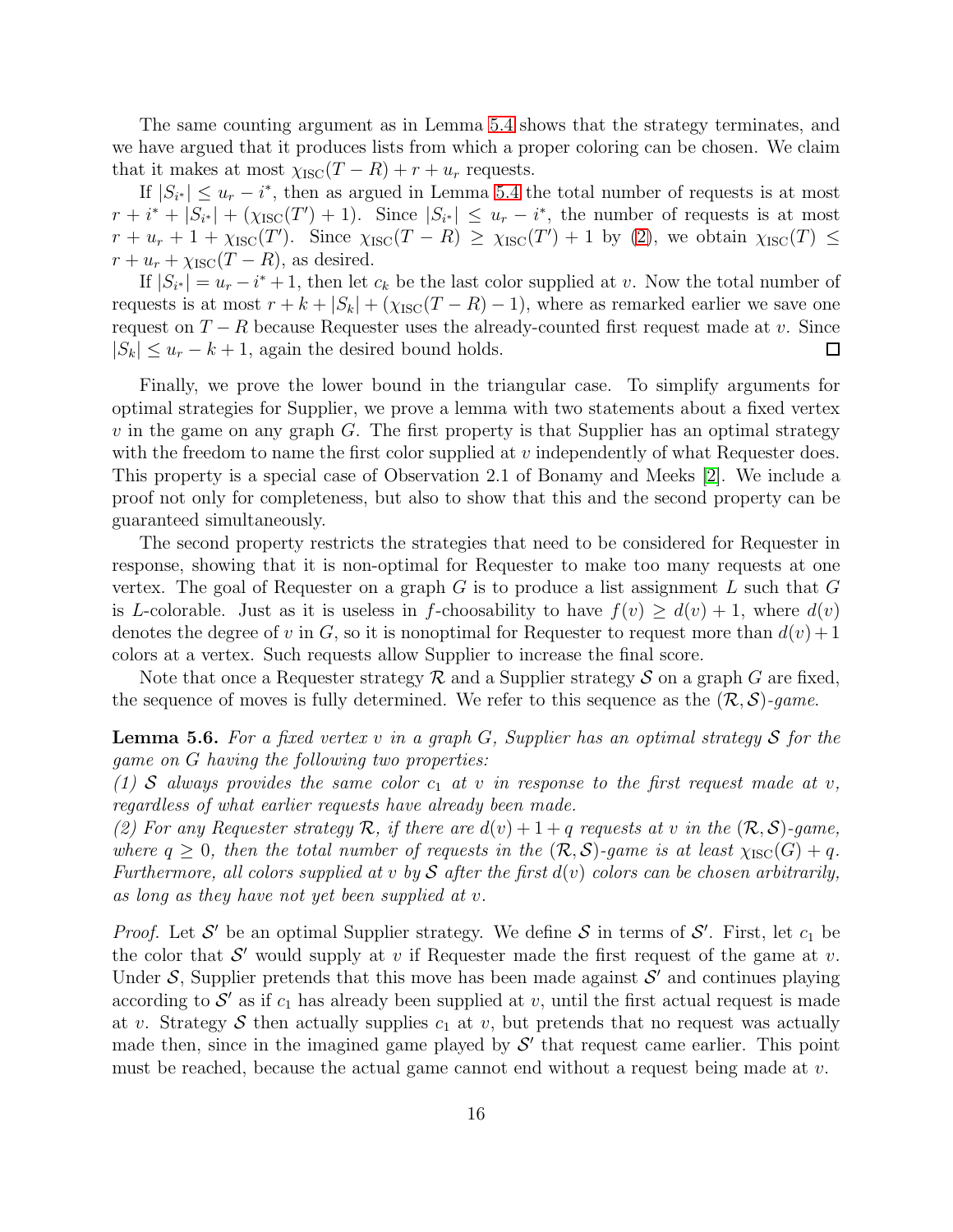Strategy S then continues playing the game according to  $S'$  (as long as at most  $d(v)$ requests have been made at v). This can be done since the lists  $L(w)$  under the actual game played by S and the imagined game played by S' are now the same for all  $w \in V(G)$ .

Strategy S may also deviate from S' when more than  $d(v)$  requests are made at v. When Requester brings the list size at v to  $d(v) + 1$ , let c' be the color that S' would supply. Strategy S ignores this and instead supplies any color  $\hat{c}$  not already used at v, playing the subsequent game as if  $c'$  had actually been supplied. In response to requests beyond  $d(v)+1$ , S supplies any colors not previously supplied at  $v$  ("free colors"), and for other moves S plays  $\mathcal{S}'$  as if the requests beyond  $d(v) + 1$  requests at v have not occurred.

The game continues until a proper coloring  $\phi$  can be chosen from the lists. When this occurs, colors supplied at v after the first  $d(v) + 1$  requests can be ignored, since  $\phi$  can be chosen without using them (because at most  $d(v)$  colors occur on neighbors of v). Also, if  $\phi$  requires using  $\hat{c}$  on v, then the first  $d(v)$  colors supplied by  $\mathcal{S}'$  must be used by  $\phi$  on the neighbors of v. This means that in the imagined game played according to  $\mathcal{S}'$ , the color c' at v completes a proper coloring  $\phi'$ . Since S' is optimal, at least  $\chi_{\rm{ISC}}(G)$  requests must have been made in addition to the  $q - d(v) - 1$  made beyond the first  $d(v) + 1$  requests at v.  $\Box$ 

<span id="page-16-0"></span>**Lemma 5.7.** *If*  $r + 1$  *is triangular, then*  $\chi_{\text{ISC}}(T) \geq \chi_{\text{ISC}}(T - R) + r + u_r$ .

*Proof.* The degree of v in  $T - R$  is 1. Lemma [5.6](#page-15-0) allows us to fix a Supplier strategy S on  $T - R$  such that, if Requester makes  $2 + q$  requests at v, where  $q \geq 0$ , then the total number of requests made on  $T - R$  is at least  $\chi_{\text{ISC}}(T - R) + q$ . Furthermore, Lemma [5.6](#page-15-0) guarantees that S can fix the sequence of colors to be supplied at v (in the game on  $T - R$ ) independently of what Requester does, so that the same colors are always supplied at  $v$  in the same order. Let  $c_1, \ldots, c_{u_r+1}$  be the first  $u_r + 1$  colors planned by Supplier to be supplied to v, independently of the Requester strategy  $\mathcal{R}$ .

We extend S to a strategy on all of T by specifying an initial color  $\alpha(x)$  for each  $x \in R$ , to be supplied in response to the first request at  $x$ , and thereafter supplying arbitrary colors at x in response to further requests. To specify  $\alpha$ , note that  $r = -1 + \sum_{i=1}^{u_r+1} (u_r + 2 - i)$ , since  $r + 1$  is triangular and  $u_r = \max\{k: \binom{k+1}{2}$  $\binom{+1}{2} \leq r$ . Supplier gives initial color  $c_1$  to  $u_r$ vertices in R. For  $2 \le i \le u_r + 1$ , Supplier gives initial color  $c_i$  to  $u_r - i + 2$  vertices in R.

We claim that S forces Requester to make at least  $\chi_{\rm{ISC}}(T - R) + r + u_r$  requests. Let R be an optimal strategy for Requester, and let  $c$  be the color given to  $v$  in a proper coloring chosen from the lists when the game ends.

If  $c \notin \{c_1, \ldots, c_{u_r+1}\},$  then Requester has made at least  $u_r + 2$  requests at v. Hence Requester has made at least  $\chi_{\text{ISC}}(T - R) + u_r$  requests on  $T - R$ . Together with the r initial requests at R, at least  $r + u_r + \chi_{\text{ISC}}(T - R)$  requests have been made, as desired.

If  $c = c_i$  for some i, then Requester has made at least i requests at v plus an extra request at each  $x \in R$  such that  $\alpha(x) = c_i$ . If  $i = 1$ , then explicitly this counts at least  $r + u_r + \chi_{\rm ISC}(T - R)$  requests. If  $i \geq 2$ , then Requester has made at least  $\chi_{\rm ISC}(T - R) + i - 2$ requests on  $T - R$  and  $r + u_r - i + 2$  requests on R, again at least  $r + u_r + \chi_{\text{ISC}}(T - R)$ .  $\Box$ 

Lemmas [5.4,](#page-13-0) [5.5,](#page-14-0) and [5.7](#page-16-0) complete the proof of Theorem [5.1.](#page-12-1) We note that the arguments can be modified to handle also the case of stars.